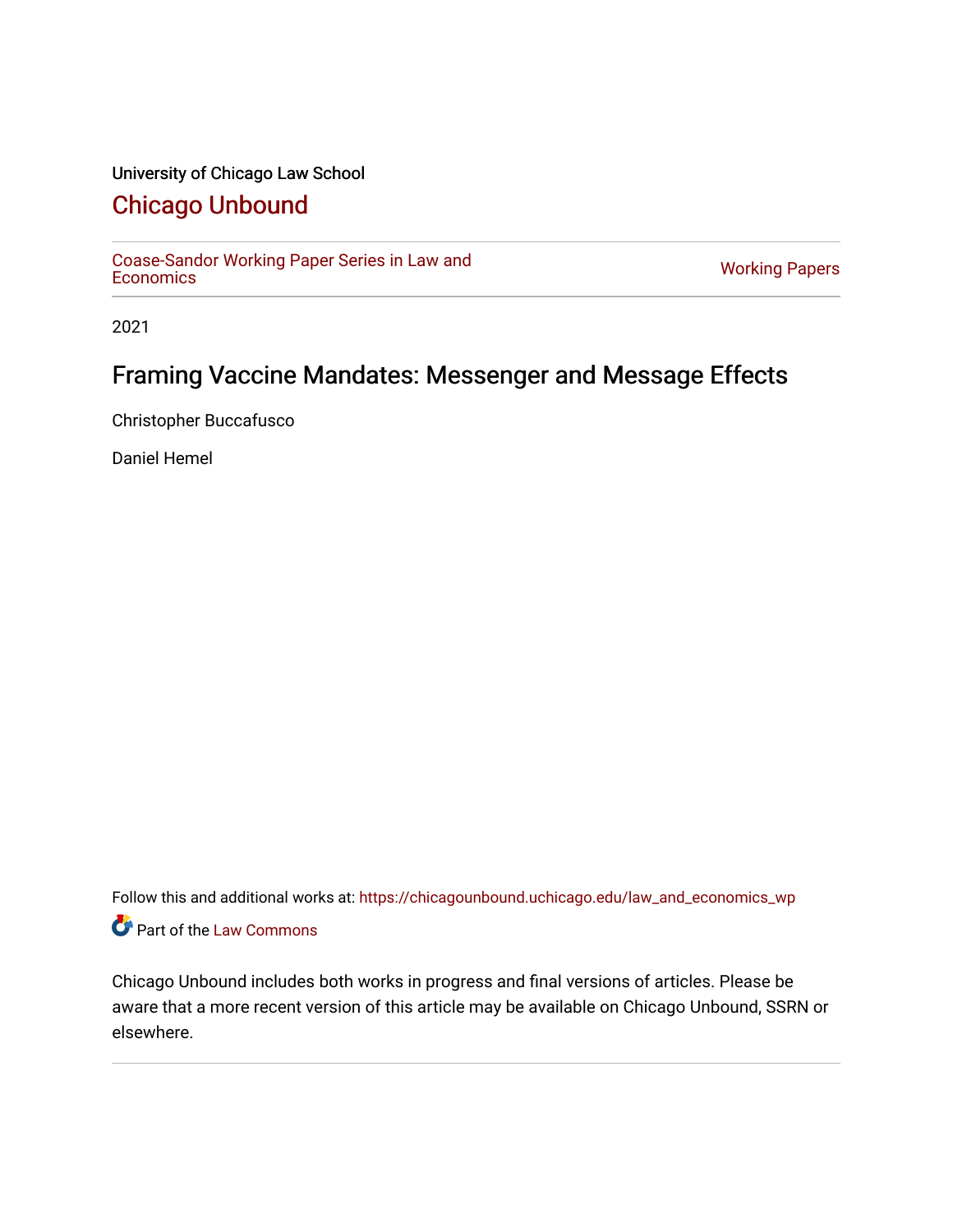# **Framing Vaccine Mandates: Messenger and Message Effects**

Christopher Buccafusco\* and Daniel Hemel\*\* November 16, 2021  $-$  DRAFT  $-$ 

#### **ABSTRACT**

In September 2021, President Biden announced that the Occupational Safety and Health Administration (OSHA) would require all employers with 100 or more employees to ensure that their workers are fully vaccinated against Covid-19 or show a negative test for the virus at least once a week. The policy has been widely characterized in the media as "President Biden's vaccine mandate," though it could be described with equal accuracy as "OSHA's testing mandate" (since OSHA, rather than Biden, officially promulgated the policy, and once-a-week testing and vaccination are both valid compliance options). Some commentators have speculated that reframing the policy as a testing mandate (with a vaccination option) rather than a vaccine mandate (with a testing option) would boost public support. This study seeks to gain empirical insight into how framing effects shape attitudes toward vaccination and testing policies.

In October 2021, we presented a nationally representative sample of 1500 U.S. adults with different descriptions of the same vaccinate-or-test requirement. We find that recharacterizing "President Biden's vaccine mandate" as "OSHA's testing mandate" yields a substantively and statistically positive effect on support, boosting the policy's net approval margin by approximately 13 percentage points. The effect of reframing is particularly strong among self-identified Republicans, who overwhelmingly oppose the policy when it is framed as President Biden's vaccine mandate but are more evenly split when the policy is framed as OSHA's testing mandate. Further analysis reveals that the positive effect is driven by the change in the messenger frame (i.e., switching the promulgator of the policy from President Biden to OSHA). By contrast, changing the message frame from a vaccination requirement (with a testing exception) to a testing requirement (with a vaccination exception) has little independent effect on respondents' attitudes.

Our results suggest that messenger framing can have meaningful effects on public opinion toward a policy even after the policy is widely known. Beyond the Covid-19 context, our study points to a potential cost of presidential administration when partisan divisions are deep. Our results suggest that framing a regulatory policy as an extension of the president can elicit strong—and in this case, negative—reactions that may be avoidable if the same policy is framed as the work of a bureaucratic agency.

<sup>\*</sup> Professor of Law, Director, Intellectual Property & Information Law Program, and Associate Dean for Faculty Development, Benjamin N. Cardozo School of Law; christopher.buccafusco@yu.edu.

<sup>\*\*</sup> Professor of Law, University of Chicago Law School; Visiting Professor of Law, New York University School of Law; dhemel@uchicago.edu.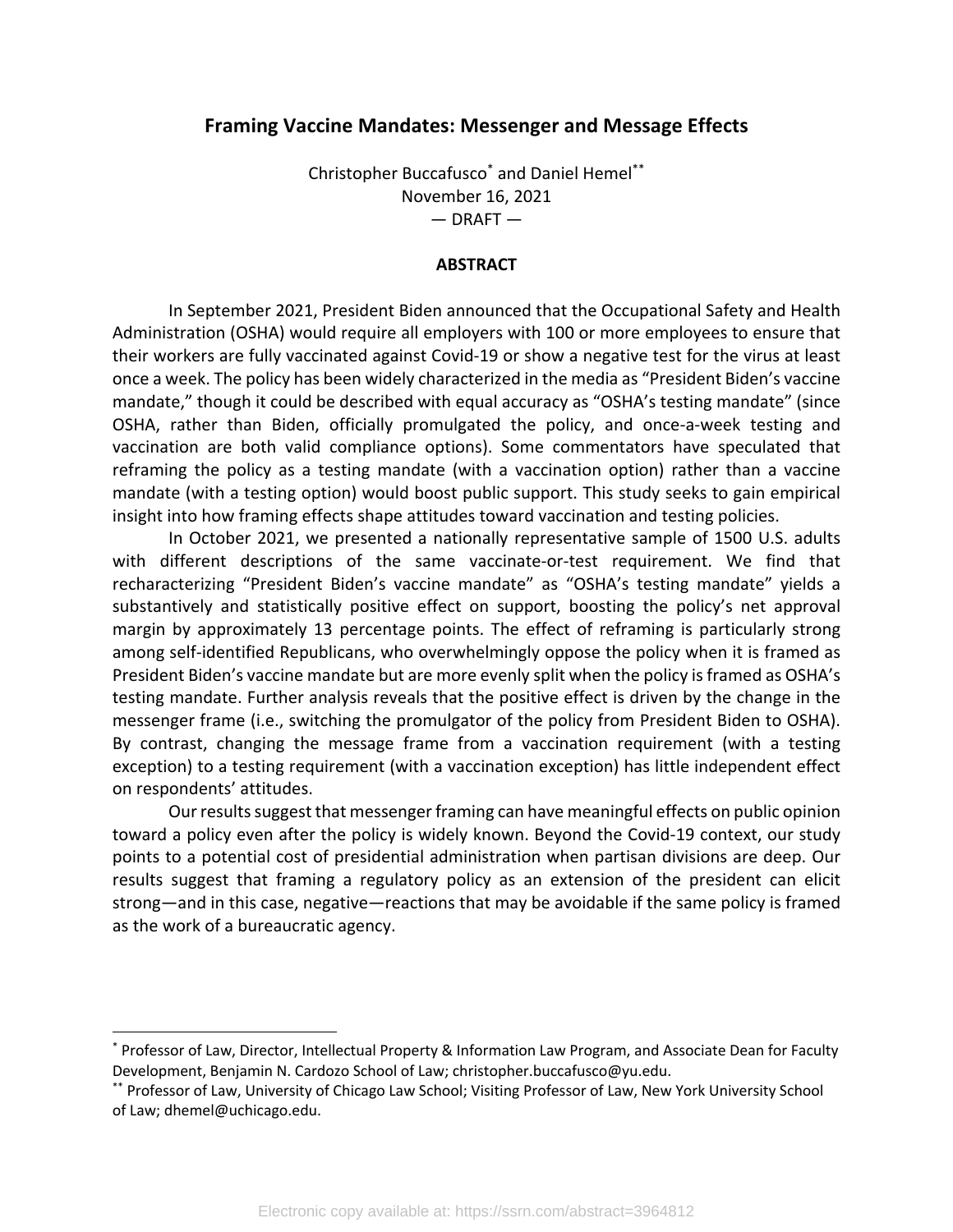# **Introduction**

In September 2021, President Biden announced that all employers with 100 or more employees would be required to ensure that their workers are fully vaccinated against Covid-19 or show a negative test for the virus at least once a week. "Biden's vaccine mandate"—as it has been characterized by virtually every national news outlet $1-$  elicited widespread debate and polar responses in the weeks after its announcement. Notwithstanding its framing as "Biden's vaccine mandate," though, the policy does not in fact require anyone to be vaccinated, since once-a-week testing also is a permissible compliance option. Moreover, although Biden announced the policy in an address from the White House, the president did not impose the vaccinate-or-test requirement himself. The Occupational Safety and Health Administration (OSHA), an agency within the Department of Labor, promulgated the requirement as an emergency temporary standard pursuant to section 6(c)(1) of the Occupational Safety and Health Act, a statute that delegates authority to the secretary of labor rather than the president. 2

Initially, the White House embraced the framing of OSHA's vaccinate-or-test policy as "Biden's vaccine mandate." White House press secretary Jen Psaki told reporters that President Biden had "announced *his* vaccine mandates for businesses," and in late September she spoke in defense of "Biden's vaccine mandate."<sup>3</sup> Later on, though, the Biden administration backed away from the "vaccine mandate" framing. For example, during a briefing on November 5, 2021, White House principal deputy press secretary Karine Jean-Pierre suggested that the widespread characterization of the policy as a "vaccine mandate" was "misinformation or disinformation." According to Jean-Pierre: "As has been explicit for months, it is a standard for a safe workplace to either comply with weekly testing *or* to be vaccinated.4 The *Washington Post*

<sup>1</sup> *See, e.g.*, Chip Cutter, *Biden's Covid-19 Vaccine Mandate Divides U.S. Companies, Like the Country*, Wall St. J. (Nov. 4, 2021), https://www.wsj.com/articles/bidens-covid-19-vaccine-mandate-divides-u-s-companies-likethe-country-11636047345; Lauren Hirsch & Isabella Grullón Paz, *A Court Temporarily Blocks Biden's Vaccine Mandate*, N.Y. Times (Nov. 6, 2021), https://www.nytimes.com/2021/11/06/world/americas/biden-oshavaccine-mandate-blocked.html; Meryl Kornfield et al., *Republicans Ramp Up Challenges of Biden Vaccine Mandate*, Wash. Post (Nov. 4, 2021), https://www.washingtonpost.com/nation/2021/11/04/covid-deltavariant-live-updates.

<sup>&</sup>lt;sup>2</sup> Occupational Safety and Health Act, sec.  $6(c)(1)$ , 29 U.S.C. § 655(c)(1); 86 Fed. Reg. 61,402 (Nov. 5, 2021). <sup>3</sup> Press Briefing by Press Secretary Jen Psaki, White House (Oct. 12, 2021),

https://www.whitehouse.gov/briefing-room/press-briefings/2021/10/12/press-briefing-by-press-secretaryjen-psaki-october-12-2021; Press Briefing by Press Secretary Jen Psaki, White House (Sept. 29, 2021), https://www.whitehouse.gov/briefing-room/press-briefings/2021/09/29/press-briefing-by-press-secretaryjen-psaki-september-29-2021. The White House website continues to cast the vaccinate-or-test policy as "the President's … vaccination requirement." White House, WHITE HOUSE REPORT: Vaccination Requirements Are Helping Vaccinate More People, Protect Americans from COVID-19, and Strengthen the Economy (Oct. 7, 2021), https://www.whitehouse.gov/wp-content/uploads/2021/10/Vaccination-Requirements-Report.pdf. <sup>4</sup> White House, Press Briefing by Principal Deputy Press Secretary Karine Jean-Pierre (Nov. 5, 2021), https://www.whitehouse.gov/briefing-room/press-briefings/2021/11/05/press-briefing-by-principal-deputypress-secretary-karine-jean-pierre-4 (emphasis added).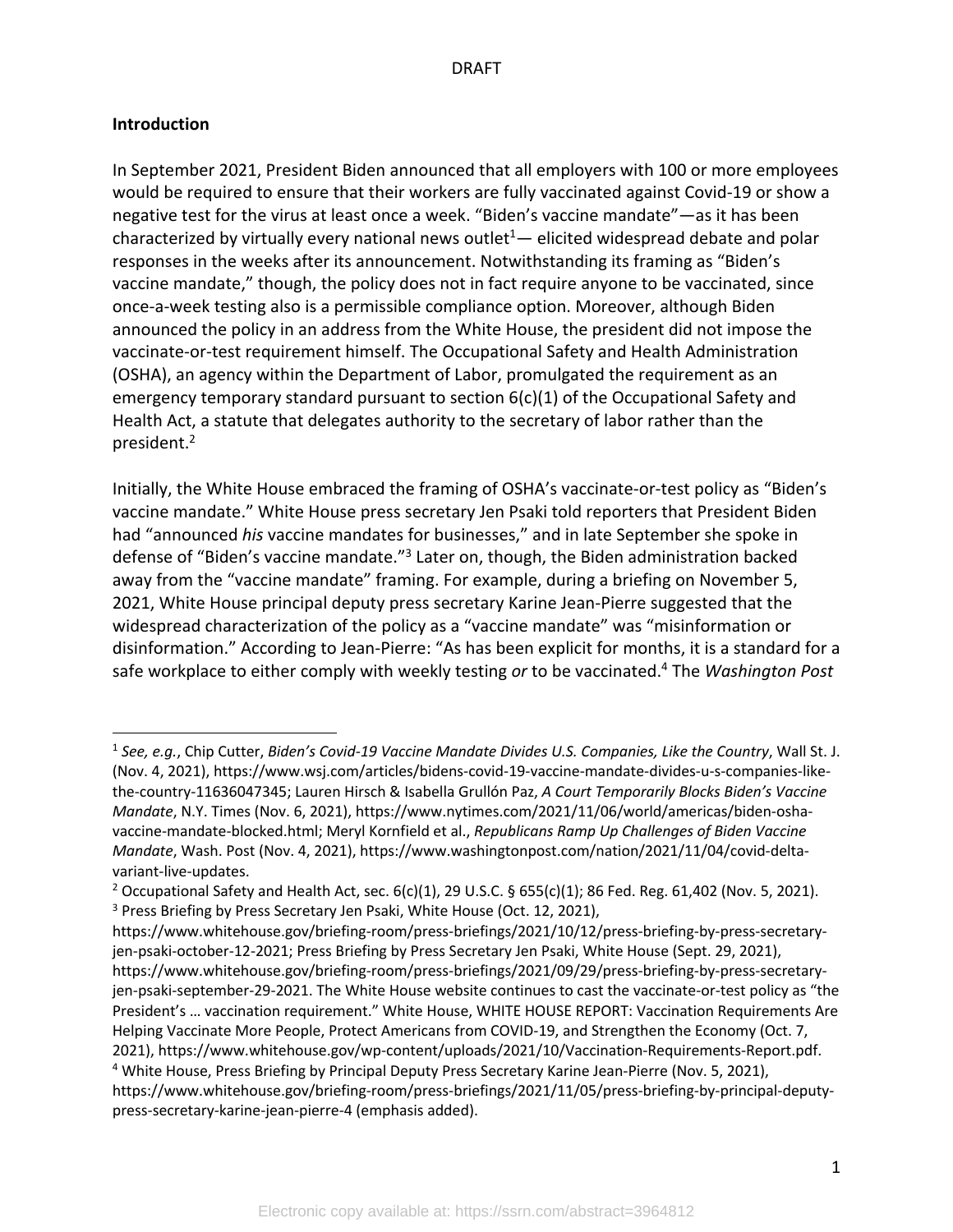has suggested that the recent recharacterization—"as a mandate for testing with a vaccination opt-out"—might boost public support for the policy.5

If citizens were completely rational and perfectly informed, then it ought not matter whether the vaccinate-or-test policy is framed as a "vaccine mandate" or a "testing mandate," or whether it is framed as President Biden's or OSHA's. The descriptive invariance axiom implies that an agent's choice among options should not vary based on the way those options are described, provided that the alternative descriptions are all accurate (Mandel, 2014). Yet a long and rich literature in behavioral social science finds strong evidence of *framing effects*, or changes in respondents' attitudes and behaviors resulting from different descriptions of the same substantive choice (Tversky & Kahneman, 1981; for a literature review, see Amsalem & Zoizner, 2020). These framing effects arise both from the *messenger* (*who* presents the choice) and the *message* (*how* the choice is presented), with the relative strength of messenger and message framing effects varying across contexts (Druckman, 2001; Joslyn & Haider-Markel, 2006; Diamond & Zhou, 2021).

In the context of a federal agency promulgating a controversial new policy, the framing-effects phenomenon intersects with an active debate among legal scholars and political scientists regarding *presidential administration* (Kagan, 2001; Merrill 2015; Mashaw & Berke, 2018). As defined by then-Professor Elena Kagan, "presidential administration" refers to a form of governance in which the regulatory activity of the executive branch becomes "an extension of the President's own policy and political agenda" (Kagan, 2001, p. 2448). If messenger framing effects are robust, then the trend toward presidential administration in recent decades may have important consequences for public attitudes toward—and potentially, for compliance with—federal regulations.

Our study seeks to shed light on the relative strength of messenger and message framing effects and the attitudinal implications of presidential administration. In October 2021, we presented a nationally representative sample of 1500 U.S. adults with different descriptions of the same vaccinate-or-test policy, varying both the *messenger frame* and the *message frame*. To test the effect of the messenger frame, we alternately described the policy as promulgated by President Biden and by OSHA. To test the effect of the message frame, we alternately described the policy as a requirement that workers be vaccinated (with an exception for employees who are tested for Covid-19 once a week) and as a requirement that workers be tested for Covid-19 once a week (with an exception for vaccinated workers). We randomly assigned each participant to receive one of four possible frames ("President Biden's vaccine mandate"; "President Biden's testing mandate"; "OSHA's vaccine mandate"; "OSHA's testing mandate").

In the base case, where we used the messenger and message frames initially embraced by the White House (i.e., "President Biden's vaccine mandate"), 48.7 percent of participants supported

<sup>5</sup> *See* Aaron Blake, *The Reality of the Testing Option in Biden's Vaccine-or-Testing Mandate*, Wash. Post (Nov. 9, 2021), https://www.washingtonpost.com/politics/2021/11/09/testing-option-vaccine-mandate.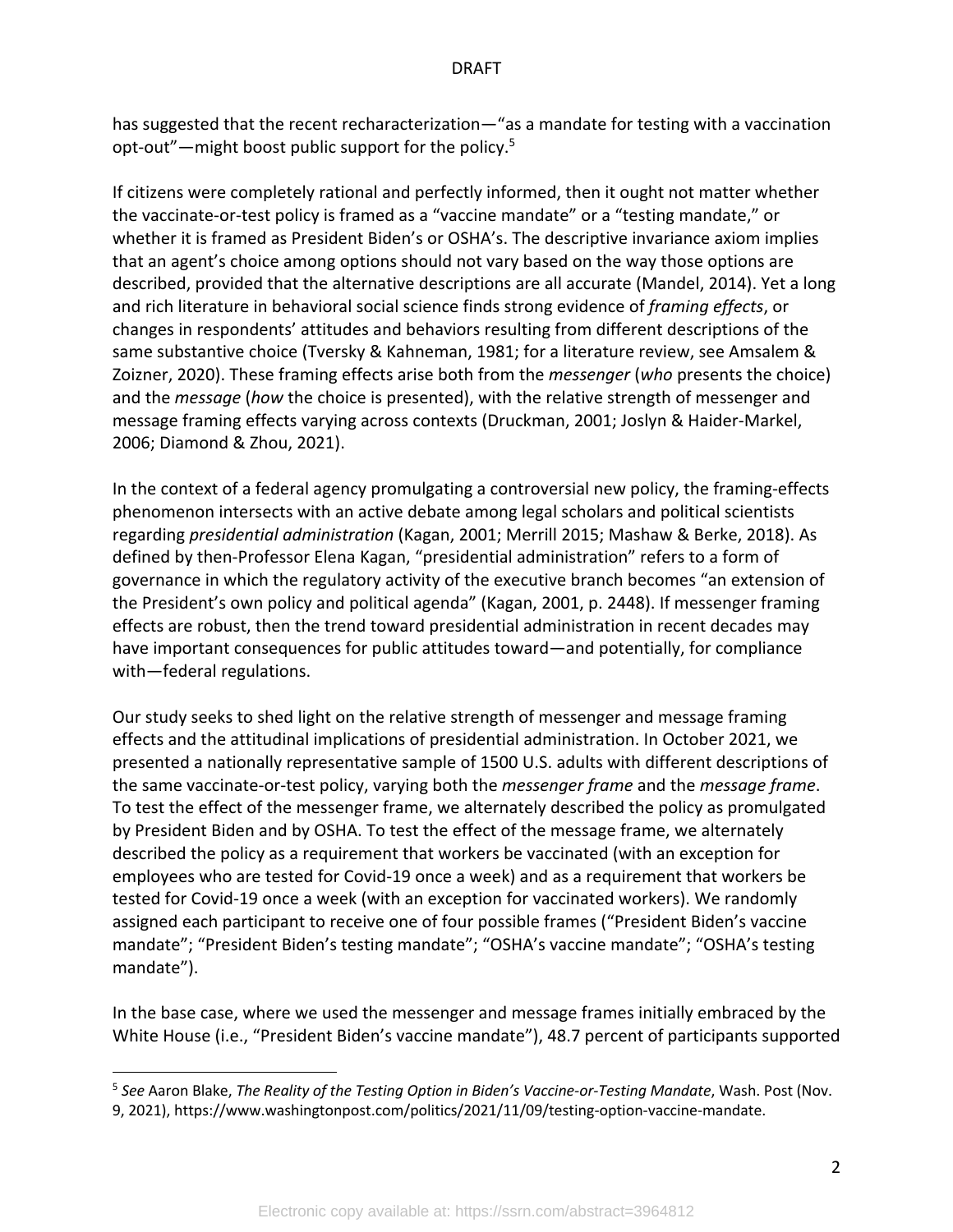the policy and 41.2 percent opposed—a net approval margin of 7.5 percentage points. When we changed both the messenger and the message (i.e., "OSHA's testing mandate" instead of "Biden's vaccine mandate"), 50.9 percent of participants supported the policy and 30.0 percent oppose—a net approval margin of 20.9 percentage points. The effect of reframing was particularly strong among self-identified Republicans, who overwhelmingly opposed the policy when it was framed as President Biden's vaccine mandate (22.3 percent in favor; 66.2 percent opposed) but were more evenly split when the policy was framed as OSHA's testing mandate (36.9 percent in favor; 44.3 percent opposed). By contrast, reframing did not have a significant effect on attitudes among self-identified Democrats.

Our research design allows us to disentangle messenger framing effects from message framing effects. In our study, changing the messenger frame from President Biden to OSHA produced a substantively and statistically significant positive effect on support for the policy. However, changing the message frame from a vaccination requirement (with a testing exception) to a testing requirement (with a vaccination exception) generated substantively small and statistically insignificant effects. In other words, the messenger mattered much more than the message in our study—and at least in the fall of 2021, for this particular policy, the president was not the most popular messenger.

Our results suggest that messenger framing can have meaningful effects on public attitudes toward a policy even after the policy is widely known. The famous framing-effect result in Tversky and Kahneman (1981) involved hypothetical epidemiological interventions to address an imaginary disease.<sup>6</sup> By contrast, our study involved a much-publicized policy to address a pandemic that participants had been living amid for more than a year and a half. Approximately two-thirds of participants in our study who were asked whether they had heard about President Biden's vaccine mandate responded affirmatively. Nonetheless, redescribing the policy as emanating from an executive branch agency—rather than the president himself reduced opposition by more than a quarter.

Beyond the Covid-19 context, our study points to a potential cost of presidential administration when partisan divisions are deep. Our results suggest that framing a regulatory policy as an extension of the president can elicit strong—and in this case, negative—reactions that may be avoidable if the same policy is framed as the work of a bureaucratic agency. Some skeptics of presidential administration have argued that delegating risk regulation to bureaucratic agencies will help to insulate policymaking from the vicissitudes of public opinion (e.g., Breyer, 1993; Shah and Forman, 2020). Our study highlights a corollary phenomenon: delegating risk

<sup>6</sup> In that study, researchers asked respondents to "[i]magine that the U.S. is preparing for the outbreak of an unusual Asian disease, which is expected to kill 600 people." The researchers then presented two "alternative programs": one that would reduce the death toll to 400, and another that would reduce the death toll to zero with 1/3 probability and have no effect with 2/3 probability. Respondents favored the first program when researchers emphasized the number of lives saved but favored the second program when researchers emphasized the number of lives lost (Tversky & Kahneman, 1981). For a meta-analysis of follow-on studies replicating and modifying Tversky and Kahneman's "Asian disease problem," see Kühberger (1998).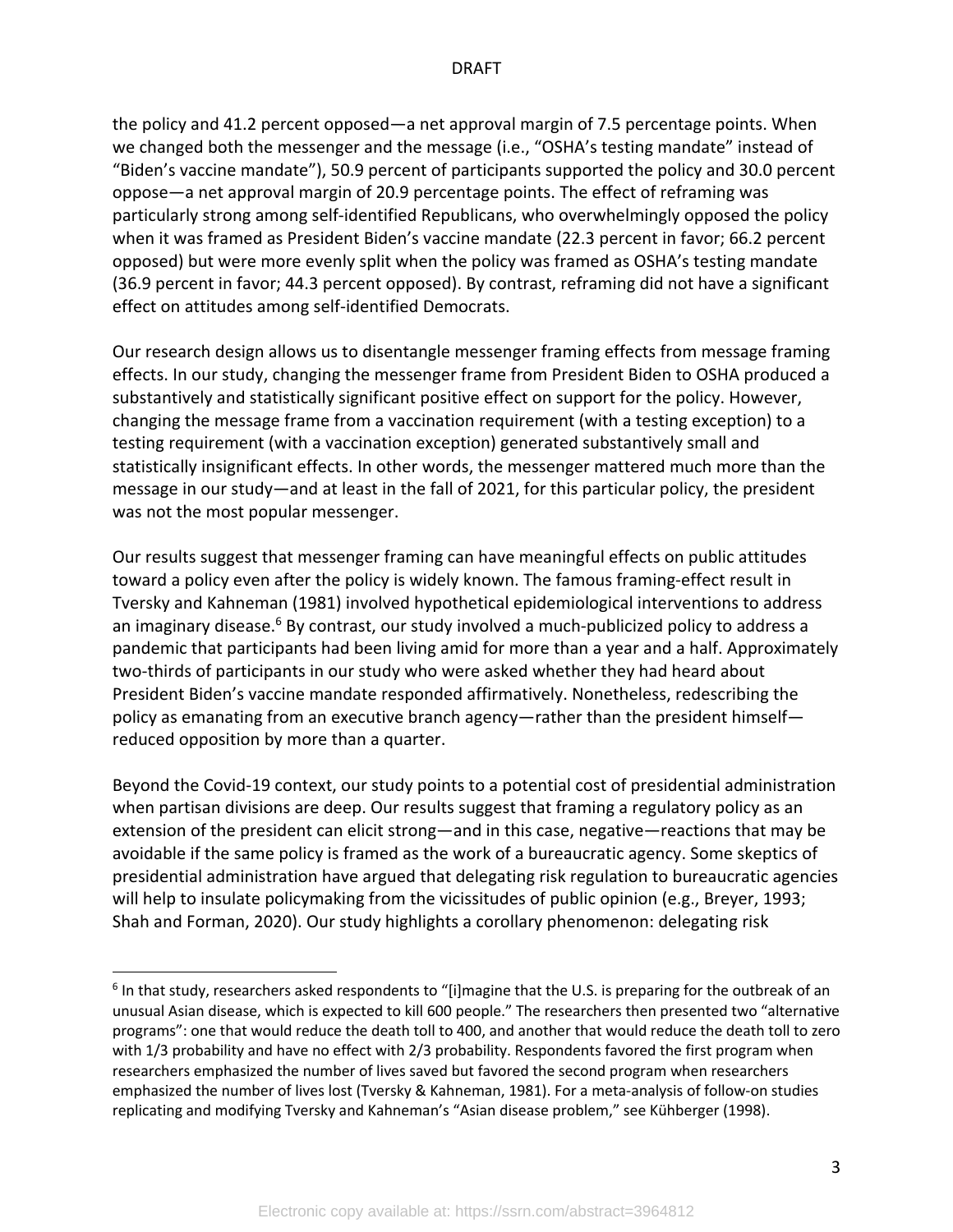regulation to bureaucratic agencies may help to insulate public opinion regarding regulatory policies from attitudes toward the president.

#### **Research Design**

To evaluate messenger and message framing effects in the context of the federal government's vaccinate-or-test policy, we administered an online two-by-two between-subjects survey experiment to 1500 participants from October 20 to 28, 2021.<sup>7</sup> To put the survey period in temporal context: Our survey launched approximately six weeks after President Biden first announced the vaccinate-or-test policy on September 9. The survey concluded one week before OSHA issued the emergency temporary standard on November 4, and nine days before a panel of the U.S. Court of Appeals for the Fifth Circuit stayed the standard. If the stay is lifted, the vaccinate-or-test requirement will take effect on January 4, 2022.

We partnered with the survey research firm Dynata to recruit a nationally representative sample. At the outset, we collected information on participants' age, gender, race, political party identification, and ZIP code. After collecting demographic data, we presented participants with information about the federal government's vaccinate-or-test policy, manipulating both the messenger frame (whether the policy was proposed by President Biden or by OSHA) and the message frame (a vaccine mandate with a testing exception or a testing mandate with a vaccine exception). Our manipulation produced four different descriptions of the vaccinate-ortest policy, with each participant randomly assigned to receive one of the four descriptions:

**President Biden's Vaccine Mandate.** *President Biden* plans to issue a rule mandating all employers with 100 or more employees to require that their employees *are vaccinated against Covid-19*. Employees will not have to be vaccinated if they are tested for Covid once a week.

**President Biden's Testing Mandate.** *President Biden* plans to issue a rule mandating all employers with 100 or more employees to require that their employees *are tested for Covid-19 once a week*. Employees will not have to be tested if they have been vaccinated against Covid.

**OSHA's Vaccine Mandate.** *The U.S. Occupational Safety and Health Administration (OSHA)* plans to issue a rule mandating all employers with 100 or more employees to require that their employees *are vaccinated against Covid-19*. Employees will not have to be vaccinated if they are tested for Covid once a week.

**President Biden's Testing Mandate.** *The U.S. Occupational Safety and Health Administration (OSHA* plans to issue a rule mandating all employers with 100 or more

 $<sup>7</sup>$  In total, 1578 participants started the survey. After excluding individuals who did not agree to the terms of</sup> the consent form and individuals who were under the age of 18, we ended up with 1500 participants who completed the survey.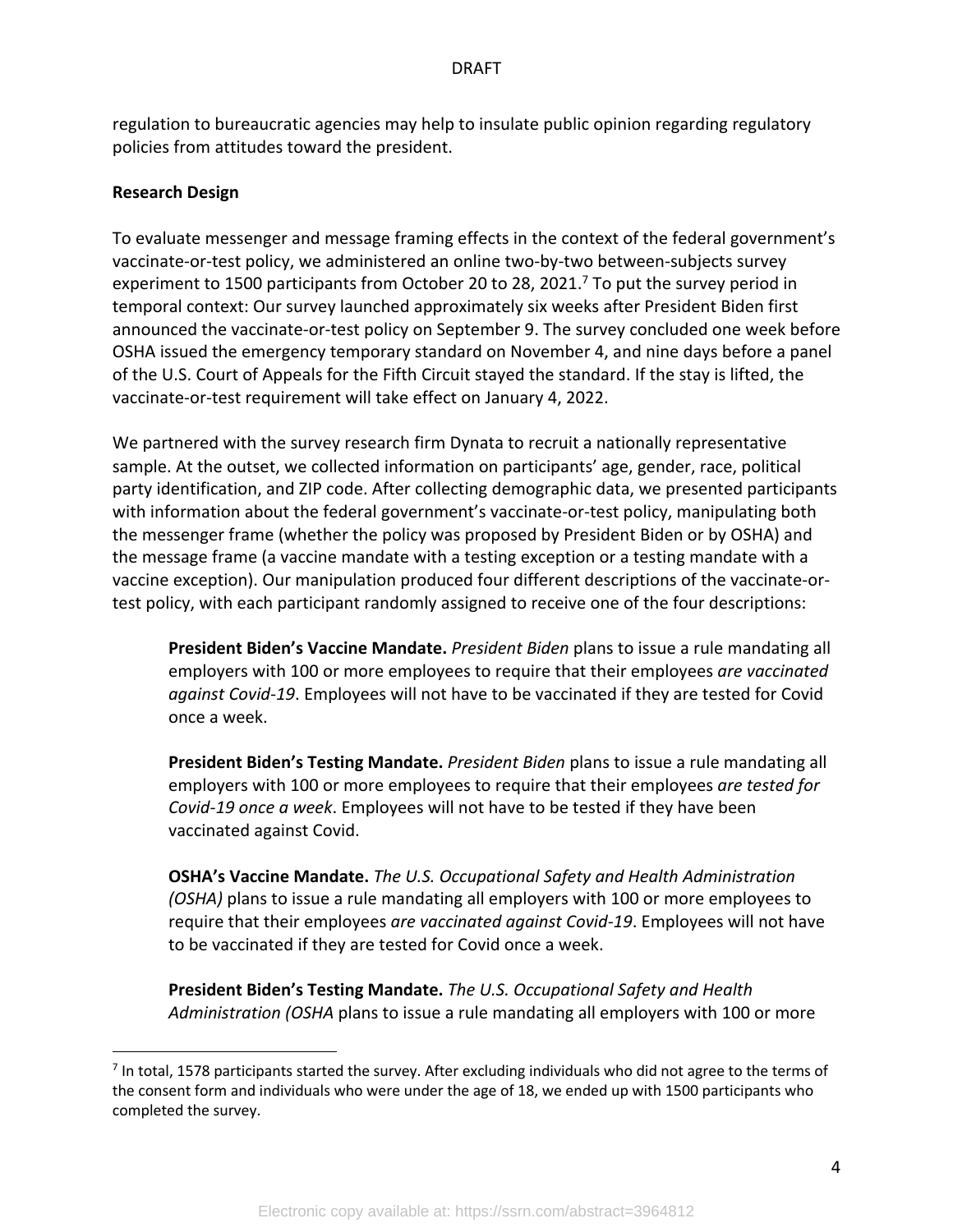employees to require that their employees *are tested for Covid-19 once a week*. Employees will not have to be tested if they have been vaccinated against Covid.

After presenting one of these four descriptions, we asked participants to rate their level of support for the policy on a five-point Likert scale:

Strongly oppose (0) Somewhat oppose (1) Neither support nor oppose (2) Somewhat support (3) Strongly support (4)

Next, we asked participants whether they believed that President Biden (or, for the OSHA groups, OSHA) had proposed a mandate like the one described previously. At the end of the survey, we presented participants with an instructional manipulation check to test attentiveness (Oppenheimer, Meyvis & Davidenko, 2009).<sup>8</sup>

## **Results**

## *Sample Characteristics*

Table 1 reports sample characteristics for each treatment group. Demographic and partisan differences across treatment groups are well within the range that we might expect from random assignment.<sup>9</sup> A sizeable portion of the sample failed the instructed-response attention check at the end of the survey (45.6 percent across all four frames). Failure rates nearing 50 percent for instructed-response attention checks are not unusual: for example, Oppenheimer, Meyvis, and Davidenko (2009) report a 46 percent failure rate for a similar question in a sample primarily composed of Stanford University undergraduates who were considering a major or minor in psychology. Although screening out inattentive subjects can reduce noise in survey

We are interested in learning how people view different sorts of policy interventions. But we want to make sure that participants are paying attention so our results are valid. Below, please ignore the question, click "other" and enter the name of your favorite band or musician.

Which is your least favorite federal agency?

The multiple-choice options were FDA, NHTSA, USDA, and "Other."

 $9$  To test randomization, we ran a multinomial logistic regression model with frame assignment as the lefthand-side variable and age, gender, race/ethnicity, and political party identification variables on the righthand side (probability >  $\chi^2$  = 0.95). For doubts about the need for randomization checks in the analysis of survey experiments, see Mutz, Pemantle, and Pham (2019).

<sup>8</sup> Following the suggestion of Hauser and Schwarz (2015), we placed the attention check at the end of the survey to avoid the possibility that the intention check would itself affect substantive responses. The attention check asked: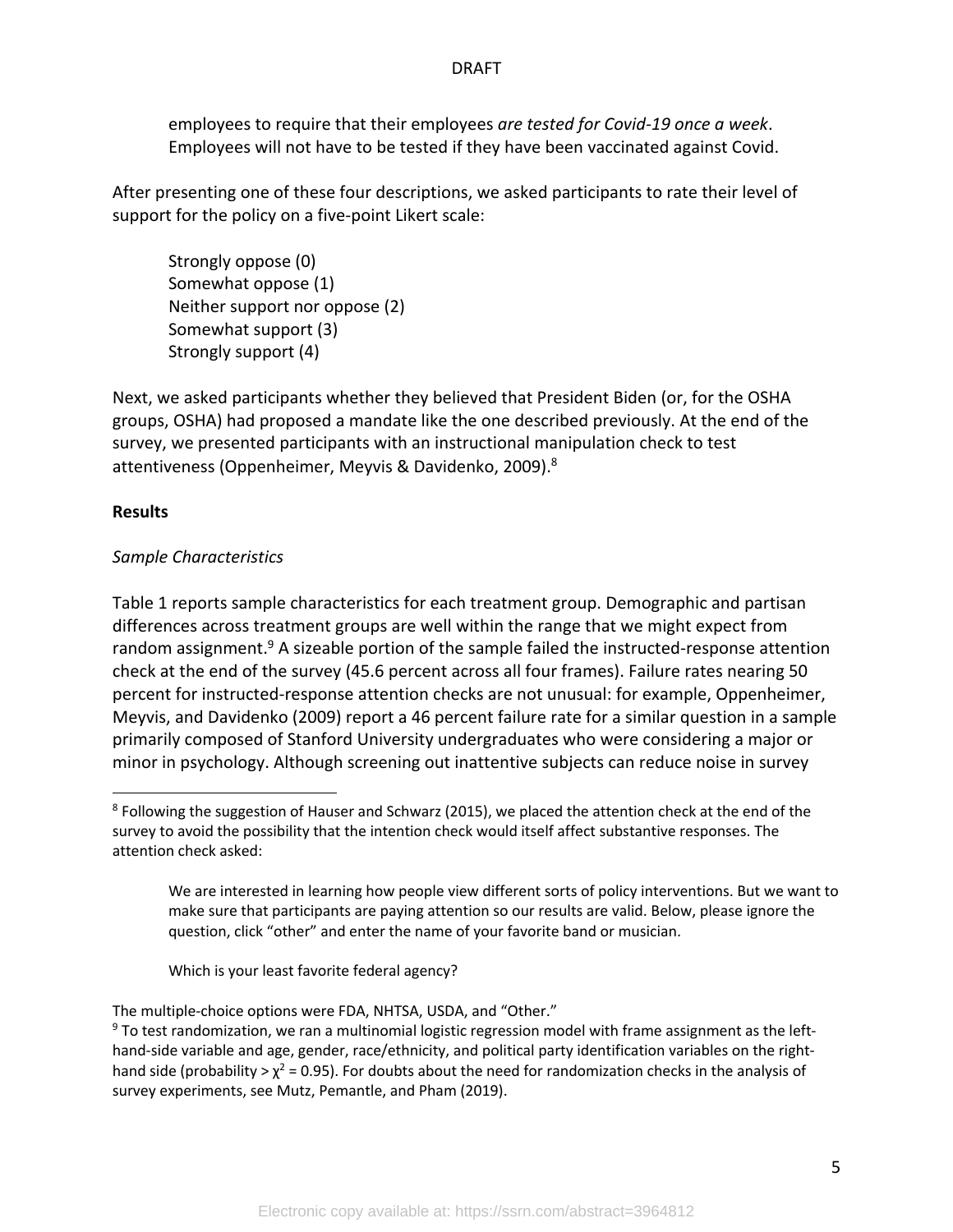data, it also introduces the risk of bias because performance on attention checks is potentially correlated with politically relevant characteristics (Berinsky, Margolis & Sances, 2013).<sup>10</sup> Moreover, screening out inattentive subjects may inflate the magnitude of framing effects that depend upon subtle variations in word choice (Anduiza & Galais, 2016). Following Berinsky et al.'s suggestion, we therefore report results both for the full sample and for the subsample that passed the attention check.

# *Summary Statistics*

Figure 1a reports the mean Likert score and the standard error of the mean for each of the four frames for the full sample; Figure 1b reports the means and standard errors for participants who passed the attention check. Across the full sample and the subsample of participants who passed the attention check, mean scores are higher for the OSHA-Vaccine and OSHA-Testing frames than for the Biden-Vaccine and Biden-Testing frames.

Table 2 and Figures 2a and 2b provide more granular detail on the distribution of Likert scores across the four frames. The most striking observation from visual inspection is the drop in the percentage of respondents who strongly oppose the policy as we move from the Biden-Vaccine frame to the OSHA-Testing frame. The share of respondents who strongly oppose the policy falls from 32.1 percent in the Biden-Vaccine frame to 18.8 percent in the OSHA-Testing frame across the full sample and from 32.2 percent to 14.1 percent among participants who passed the attention check. $^{11}$ 

An intuitive way to interpret the findings—though one that lacks the nuance of examining the full distribution—is to consider the change in the net support margin across the conditions (i.e., the percentage of respondents who say that they "strongly support" or "somewhat support" the policy minus the percentage of respondents who say that they "strongly oppose" or "somewhat oppose" the policy). In the full sample, net support rises from +7.5 percentage points under the Biden-Vaccine frame to +23.3 percentage points under the OSHA-Testing frame and +20.9 percentage points under the OSHA-Vaccine frame. Among participants who passed the attention check, net support rises from +13.1 percentage points under the Biden-Vaccine frame to +27.9 percentage points under the OSHA-Testing frame and +35.6 percentage

 $10$  For example, in our study, participants who passed the attention check were slightly older (50.9 vs. 46.2) and slightly less likely to identify as Democrats (37.4 percent vs. 42.4 percent) than those who failed.  $11$  Using a nonparametric Kolmogorov-Smirnov test, we can reject the null hypothesis that the distributions of Likert scores for the Biden-Vaccine and OSHA-Testing frames are identical at the *p* < 0.01 level in both the full sample and the attention-check subsample. We also can reject the null hypothesis that the distributions of Likert scores for the Biden-Testing and OSHA-Testing frames are identical at the *p* < 0.01 level in the full sample and at the  $p < 0.05$  level in the sample of participants who passed the attention check ( $p = 0.02$ ). Interestingly, although the mean scores for the OSHA-Vaccine and OSHA-Testing frames are similar, we cannot reject the null hypothesis of equality of distributions between either of the Biden frames and the OSHA-Vaccine frame. No significant differences emerge between the Biden-Vaccine and Biden-Testing frames or between the OSHA-Vaccine and OSHA-Testing frames.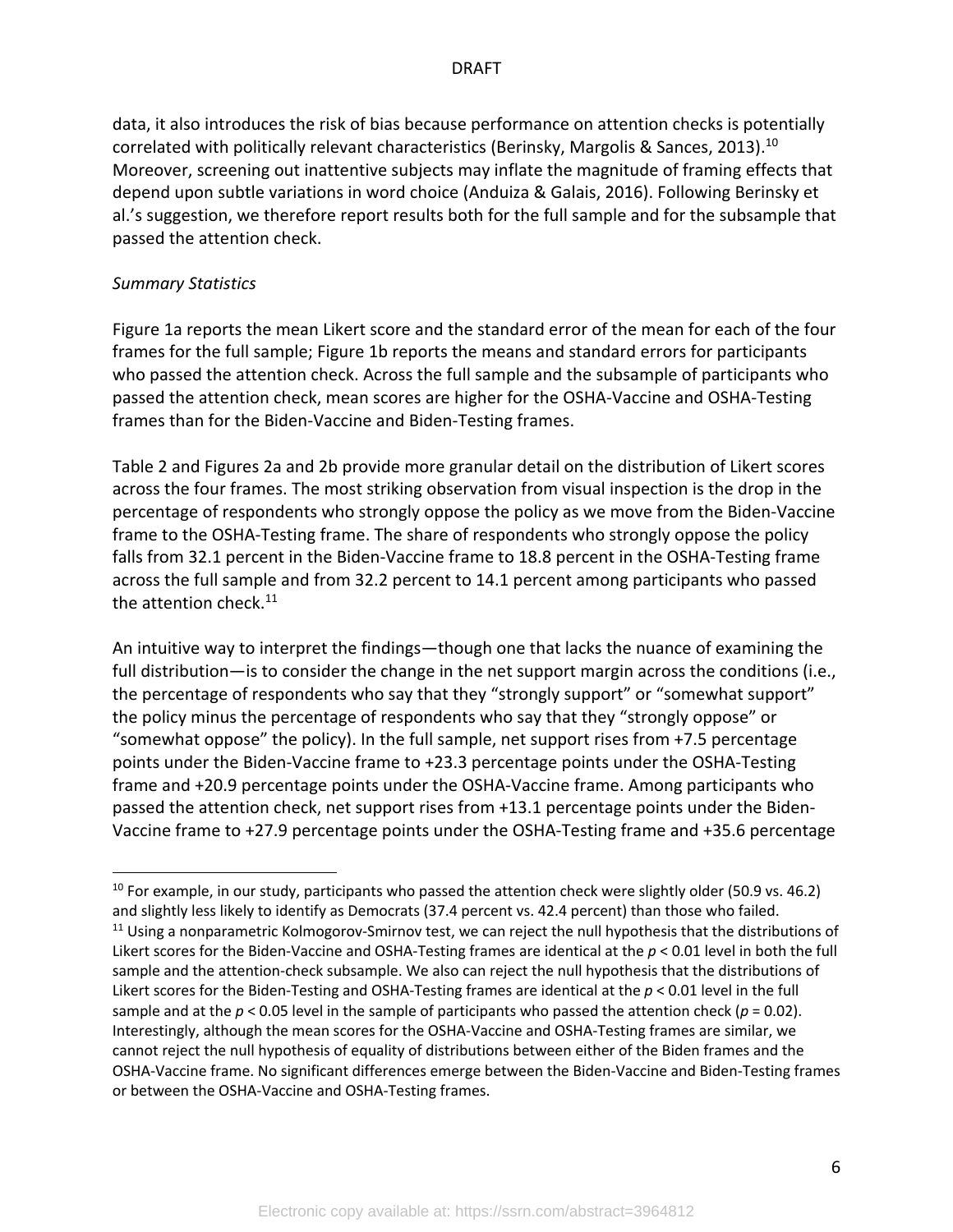points under the OSHA-Vaccine frame. These results indicate the possibility of a substantial effect from changing the messenger, but little or no effect from changing the framing of the message.

After collecting our primary outcome-variable data, as noted above, we asked participants whether—to the best of their knowledge—President Biden (or for the OSHA treatment groups, OSHA) actually had proposed the policy in question. Approximately two-thirds (66.4 percent) of participants in the Biden-Vaccine treatment group answered affirmatively. Given that assignment to treatment groups was random, we would expect that approximately the same percentage of participants in the other treatment groups had been exposed to the policy. Selfreported recognition rates were in fact significantly lower in the other treatment groups, which may be attributable to two factors. First, some of the participants in the Biden-Testing, OSHA-Vaccine, and OSHA-Testing groups may not have realized the policy presented to them is identical to the Biden vaccine mandate. Second, we conducted our survey before OSHA had formally published the emergency temporary standard. Thus, highly knowledgeable participants may have believed—arguably correctly—that the answer at the time to the question of whether OSHA had put forward a vaccinate-or-test policy was no.

# *Regression Analysis*

Table 3 reports the results of ordinary least squares (OLS) and ordered logistic regressions with Likert score as the outcome variable and controls for demographic and partisan characteristics. OLS regression imposes artificial structure on the data (implicitly assuming an equal distance between each level on the Likert scale), but it brings the benefit that coefficients are easily interpretable. We place greater emphasis on the ordered logistic regression models, which reflect the ordinal structure of the outcome variable.

Across all six models in Table 3, coefficients on the OSHA-Vaccine and OSHA-Testing frames are positive, indicating that these frames elicit more favorable responses than the Biden-Vaccine frame which we use as a baseline. The effects of the OSHA-Vaccine and OSHA-Testing frames (relative to the Biden-Vaccine baseline) are positive and statistically significant at the *p* < 0.1 level or below across all models. The sizes of the framing effects are not enormous, but they are still large enough to be meaningful. Using the OLS coefficients for ease of interpretation, a switch from the Biden-Vaccine frame to the OSHA-Testing frame has an effect approximately one-third as large as a switch from Republican to independent in the full sample (more than two-fifths as large as a switch from Republican to independent among participants who passed the attention check).

Table 4 disentangles messenger framing effects from message framing effects. We again report results of OLS and ordered logistic regressions for the full sample and for the subsample of participants who passed the attention check. Coefficients on the OSHA messenger frame are positive and statistically significant at the *p* < 0.01 level across all six models, while coefficients on the Testing message frame are inconsistently signed and insignificant. These results strongly indicate that the change in messenger—not the change in message—is the driving force behind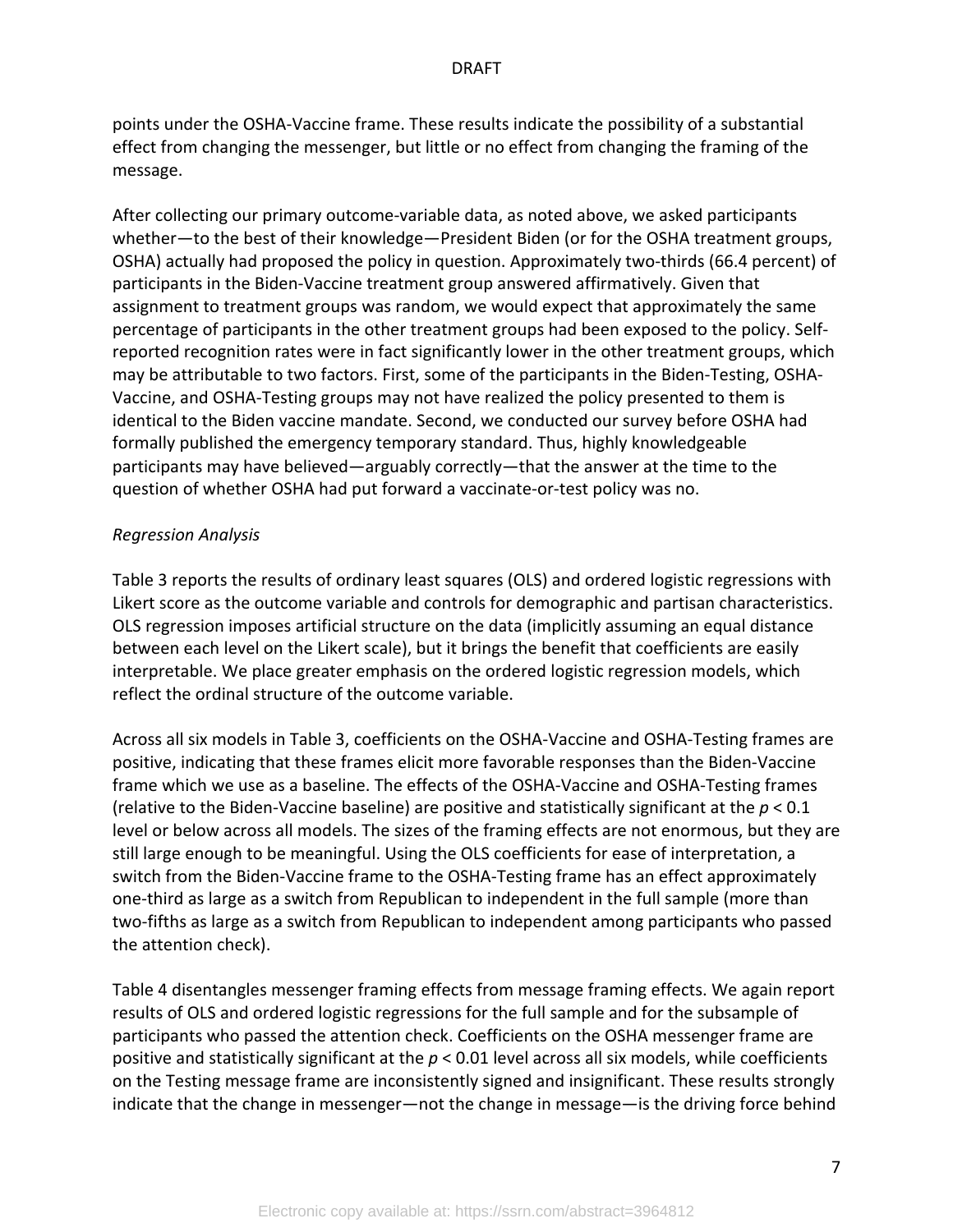differences across frames. Based on the straightforwardly interpretable OLS coefficients, the effect of switching from Biden as messenger to OSHA as messenger is more than one-third as large as the effect of switching from Republican to independent.

# *Analysis by Political Party*

Tables 5 and 6 repeat the analysis in Tables 3 and 4 with results broken down by political party. The subgroup analysis reveals that framing effects are strongest among self-identified Republicans. The effect of the OSHA-Testing frame, in particular, is large and positive among Republicans: an increase of more than seven-tenths of a point on the zero-to-four Likert scale relative to the Biden-Vaccine baseline across the full-sample and attention-check subsample OLS models. Across all models, the messenger framing effect among Republicans is substantively and statistically significant (*p* < 0.01): reframing the policy as promulgated by OSHA rather than the president boosts support. A more modest but similarly signed messenger framing effect appears among independents.

The positive effect among Republicans and independents of reframing the policy as promulgated by OSHA rather than President Biden is not neutralized by a negative effect among Democrats. As Table 6 illustrates, the effect of reframing the policy as promulgated by OSHA rather than Biden is negatively signed but substantively and statistically insignificant (an OLS point estimate of approximately -0.1 on the zero-to-four Likert scale). In other words, framing the vaccinate-or-test policy as coming from Biden rather than OSHA depresses support among Republicans but does little to lift support among Democrats.

#### **Discussion**

Our results raise two distinct questions: (1) Why did participants (and in particular, selfidentified Republicans) respond more favorably to the vaccinate-or-test policy when we changed the messenger frame from President Biden to OSHA?; and (2) Why *didn't* our manipulation of the message frame produce a detectable response? While our research design does not allow us to answer these questions definitively, our results point to several possible explanations.

At the time of our study, President Biden's approval rating hovered below 44 percent in the FiveThirtyEight average of all polls, while his disapproval rating exceeded 50 percent (FiveThirtyEight, 2021). Negative attitudes toward President Biden may have influenced responses to the vaccinate-or-test requirement when the policy was framed as emanating from the president. This would help to explain why the shift from President Biden to OSHA as promulgator produced a stronger positive effect among self-identified Republicans and independents than among self-identified Democrats. The monthly Harvard-Harris poll for October 2021, conducted at the end of our study period (October 27 to 28), found that Biden's approval rating was 9 percent among self-identified Republicans and 35 percent among independents versus 83 percent among Democrats (Harvard-Harris, 2021). It may be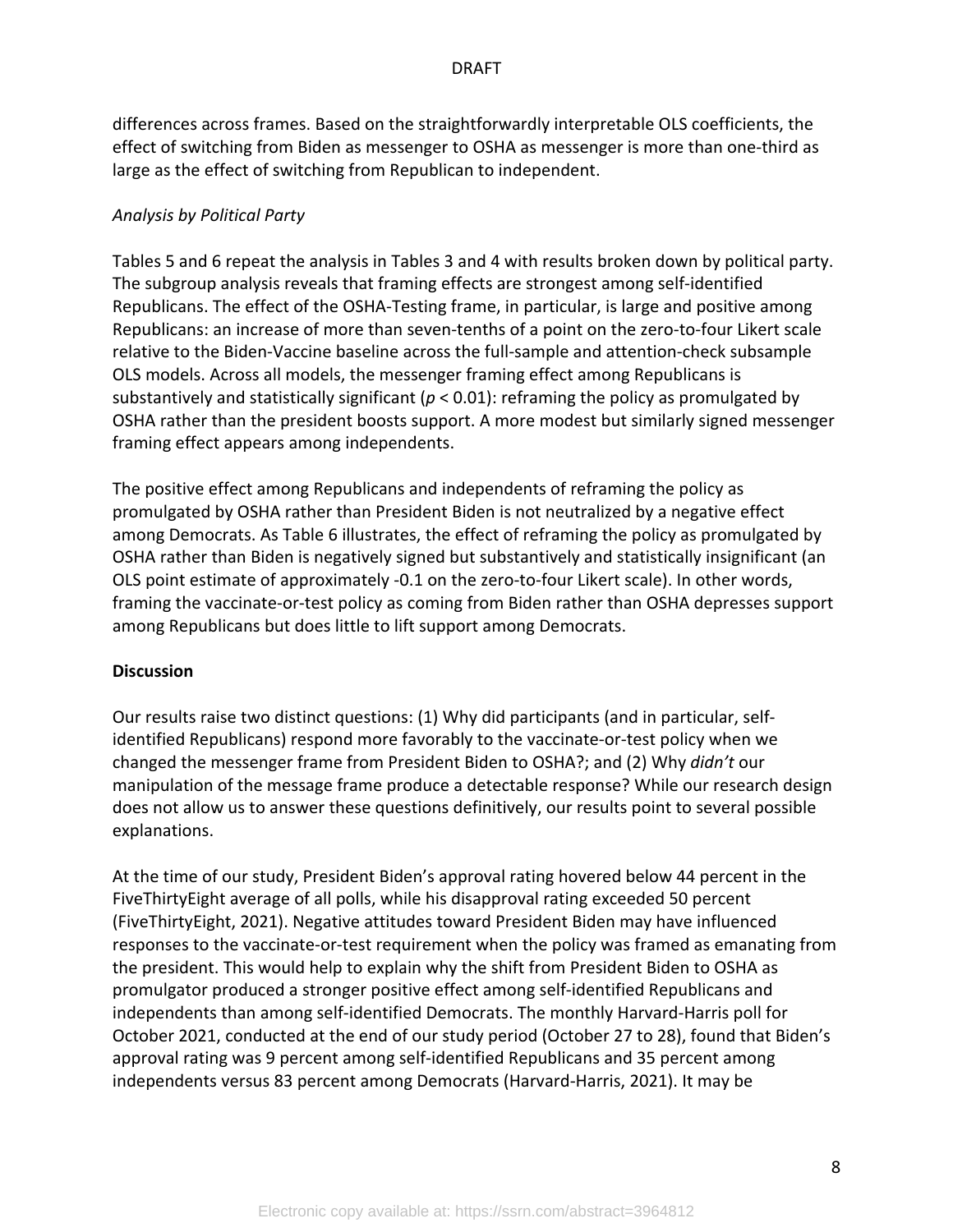unsurprising, then, that President Biden as messenger would dampen support for the policy among Republicans and—to a lesser extent—independents.

Notwithstanding Biden's popularity among Democrats, though, the shift from President Biden to OSHA as promulgator did not have a significant negative effect on support among Democrats. One potential reason is that support for the vaccinate-or-test policy is strong among Democrats across all four frames. Across all treatment groups, 54.7 percent of selfidentified Democrats "strongly support" the policy and 71.4 percent "strongly support" or "somewhat support" it. Thus, among Democrats, framing has less work to do.

Another possible explanation for our messenger-frame results relates to perceptions of and attitudes toward expertise. While President Biden is a politician, OSHA is a federal agency staffed by professionals—and in many cases, experts—who are responsible for the health of the country's workforce. Thus, participants may trust OSHA more than they do the president when it comes to determining health policies. This expertise-based account, though, fails to explain why the messenger framing effect was so muted among self-identified Democrats.<sup>12</sup>

In contrast to the robust messenger framing effect, our study failed to detect a substantively or statistically significant message framing effect. Again, we cannot say definitively why message reframing failed to lift support. One speculative possibility is that participants perceived the once-a-week testing option to be onerous in its own right. Another possibility is that participants perceived vaccination to be more effective than testing. Emphasizing the more efficacious compliance option may have offset negative reactions from participants who perceived a vaccination mandate to be intrusive.

#### **Conclusion**

Our results are broadly consistent with the notion that views about government policies can be influenced by the ways in which those policies are framed. By redescribing President Biden's vaccine mandate (with a testing exception) as OSHA's testing mandate (with a vaccine exception), we were able to boost support and substantially reduce opposition. The magnitude of the framing effect—though not enormous—is nonetheless consequential: more than a third as large as the effect of a shift from Republican to independent self-identification.

As it turned out, manipulating the messenger had a much stronger effect in our study than did manipulating the message. Changing the promulgator from President Biden to OSHA elicited much more favorable responses to the policy, especially from self-identified Republicans. By contrast, switching from a vaccine mandate (with a testing exception) to a testing mandate (with a vaccine exception) had little discernible effect on our participants, suggesting that the Biden administration's new effort to emphasize the testing aspect of the policy is unlikely to soften resistance.

<sup>&</sup>lt;sup>12</sup> Conceivably, our messenger frame results also could imply that Democrats adhere more closely to the descriptive invariance axiom than independents and Republicans do.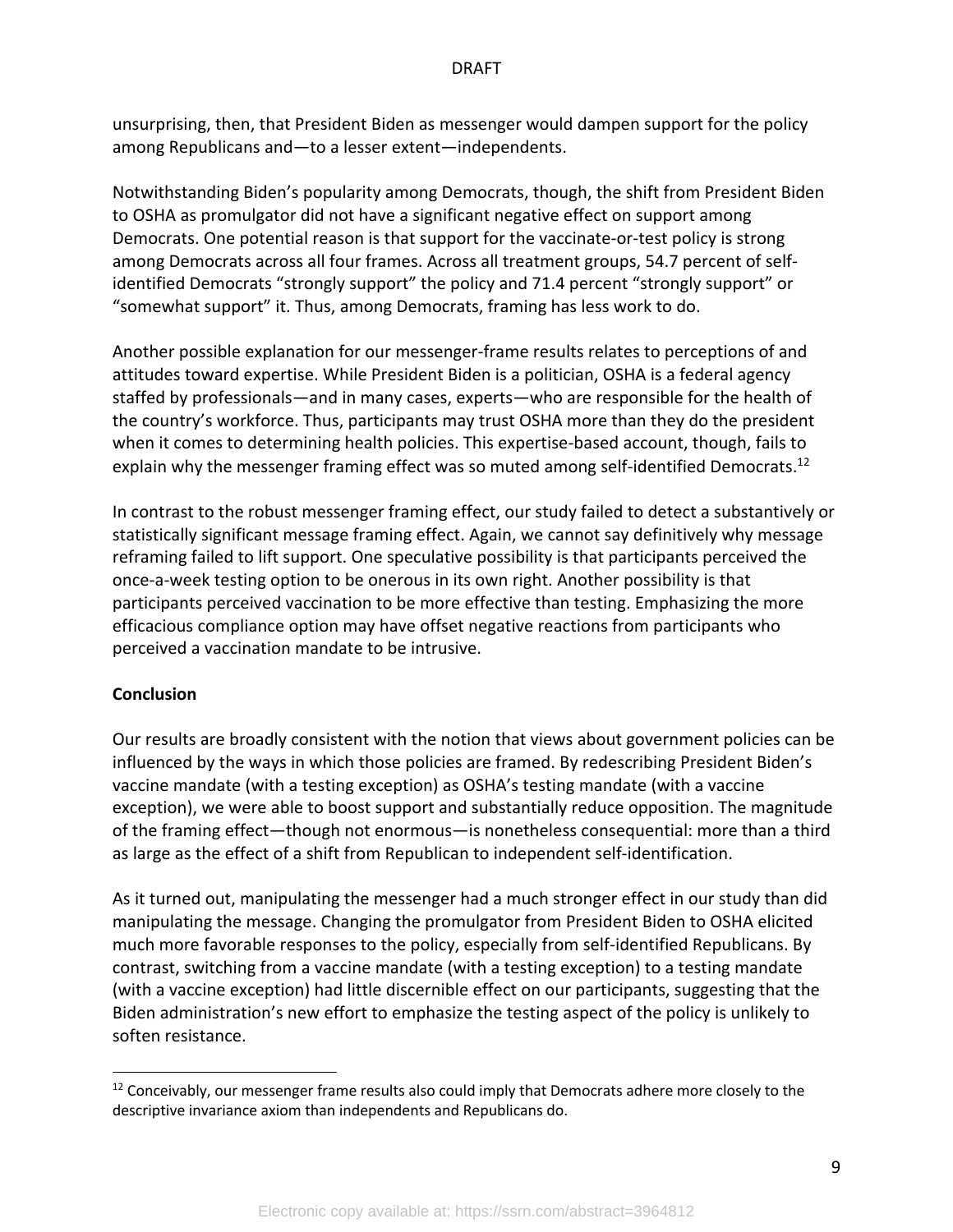To be sure, no government official enjoys complete control over the messenger frame. Opponents might have cast the vaccinate-or-test requirement as Biden's mandate even if it had been announced by an OSHA administrator rather than by the president. Nonetheless, the fact that our messenger manipulation produced the change that it did—when most participants already said they had heard about the relevant policy—suggests that the messenger framing effect is not entirely negated by significant exposure to alternative framings. Future research testing different policies in different survey settings at different points in the political cycle can shed further light on whether the phenomenon observed here is specific to the Covid-19 vaccination context or reflects a generalizable consequence of presidential administration in a deeply polarized society.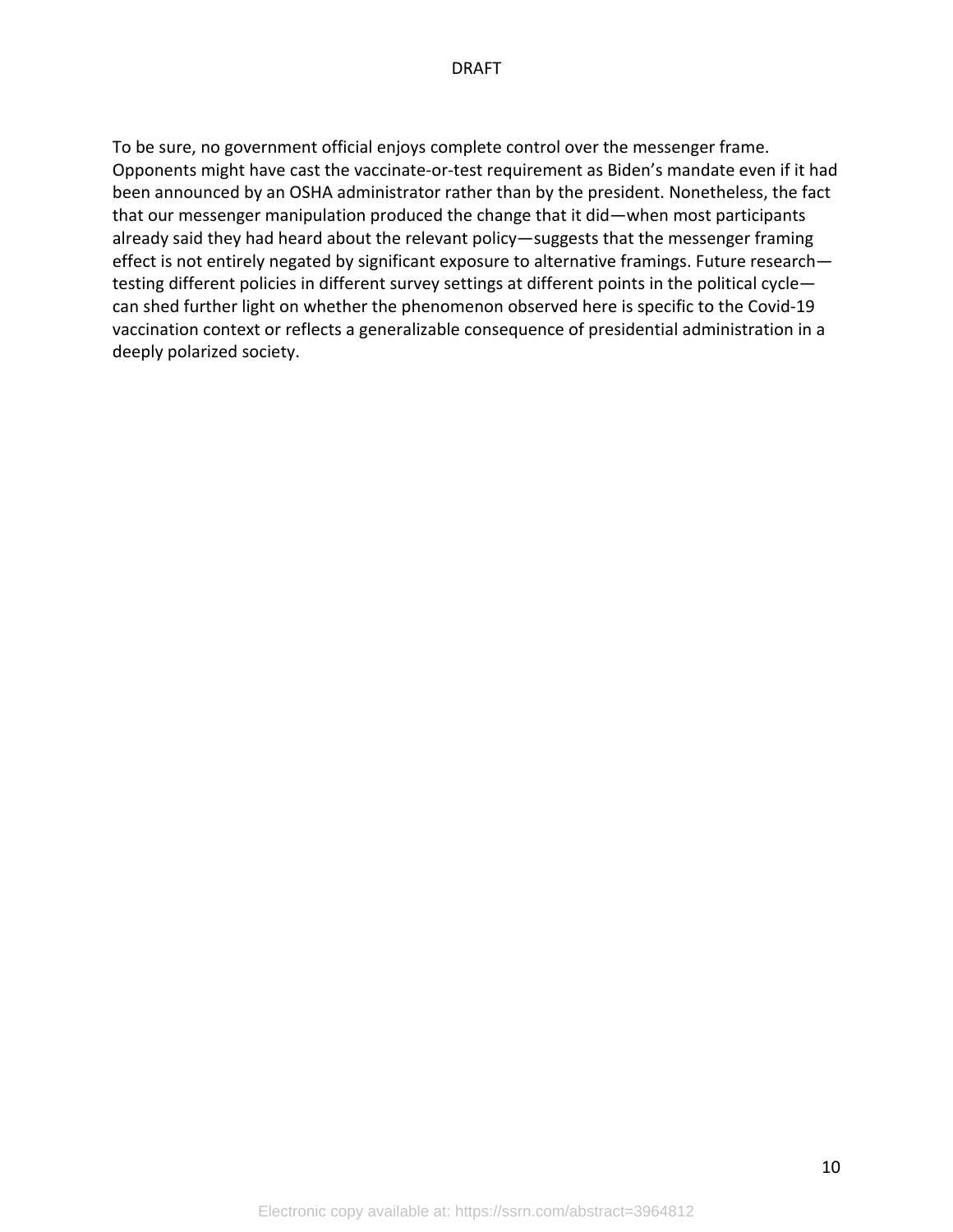# **References**

Amsalem, Eran, and Zoizner, Alon (2020), 'Real, but Limited: A Meta-Analytic Assessment of Framing Effects in the Political Domain', *British Journal of Political Science*, FirstView, 1–17.

Anduiza, Eva, and Galais, Carol (2017), 'Answering Without Reading: IMCs and Strong Satisficing in Online Surveys', *International Journal of Public Opinion Research*, 29(3): 497–519.

Breyer, Stephen (1993), *Breaking the Vicious Cycle: Toward Effective Risk Regulation*. Cambridge, Mass.: Harvard University Press.

Diamond, Emily, and Zhou, Jack (2021), 'Whose policy is it anyway? Public support for clean energy policy depends on the message and the messenger', *Environmental Politics*, 1–25.

Druckman, James N. (2001), 'On the Limits of Framing Effects: Who Can Frame?', *Journal of Politics*, 63(4): 1041–1066.

FiveThirtyEight (2021), 'How unpopular is Joe Biden', *FiveThirtyEight*, last visited November 14, 2021, https://projects.fivethirtyeight.com/biden-approval-rating.

Harvard-Harris Poll: October 2021 (2021), https://harvardharrispoll.com/wpcontent/uploads/2021/11/HHP\_October2021\_Crosstabs.pdf.

Hauser, David J., and Schwarz, Norbert, 'It's a Trap! Instructional Manipulation Checks Prompt Systematic Thinking on "Tricky" Tasks', *SAGE Open*, 1–6.

Joslyn, Mark, and Haider-Markel, Donald (2006), 'Should We Really "Kill" the Messenger? Framing Physician-Assisted Suicide and the Role of Messengers', *Political Communication*, 23(1): 85–103.

Kagan, Elena (2001), 'Presidential Administration', Harvard Law Review, 114: 2245–2385.

Kühberger, Anton (1998), 'The Influence of Framing on Risky Decisions: A Meta-analysis', *Organizational Behavior and Human Decision Processes*, 75(1): 23–55.

Mandel, David R. (2014), 'Do framing effects reveal irrational choice?', *Journal of Experimental Psychology: General*, 143(3): 1185–1198.

Mashaw, Jerry, and Berke, David (2018), 'Presidential Administration in a Regime of Separated Powers: An Analysis of Recent Experience', *Yale Journal on Regulation*, 35(2): 549–616.

Merrill, Thomas W. (2015), 'Presidential Administration and the Traditions of Administrative Law', *Columbia Law Review*, 115: 1953–1984.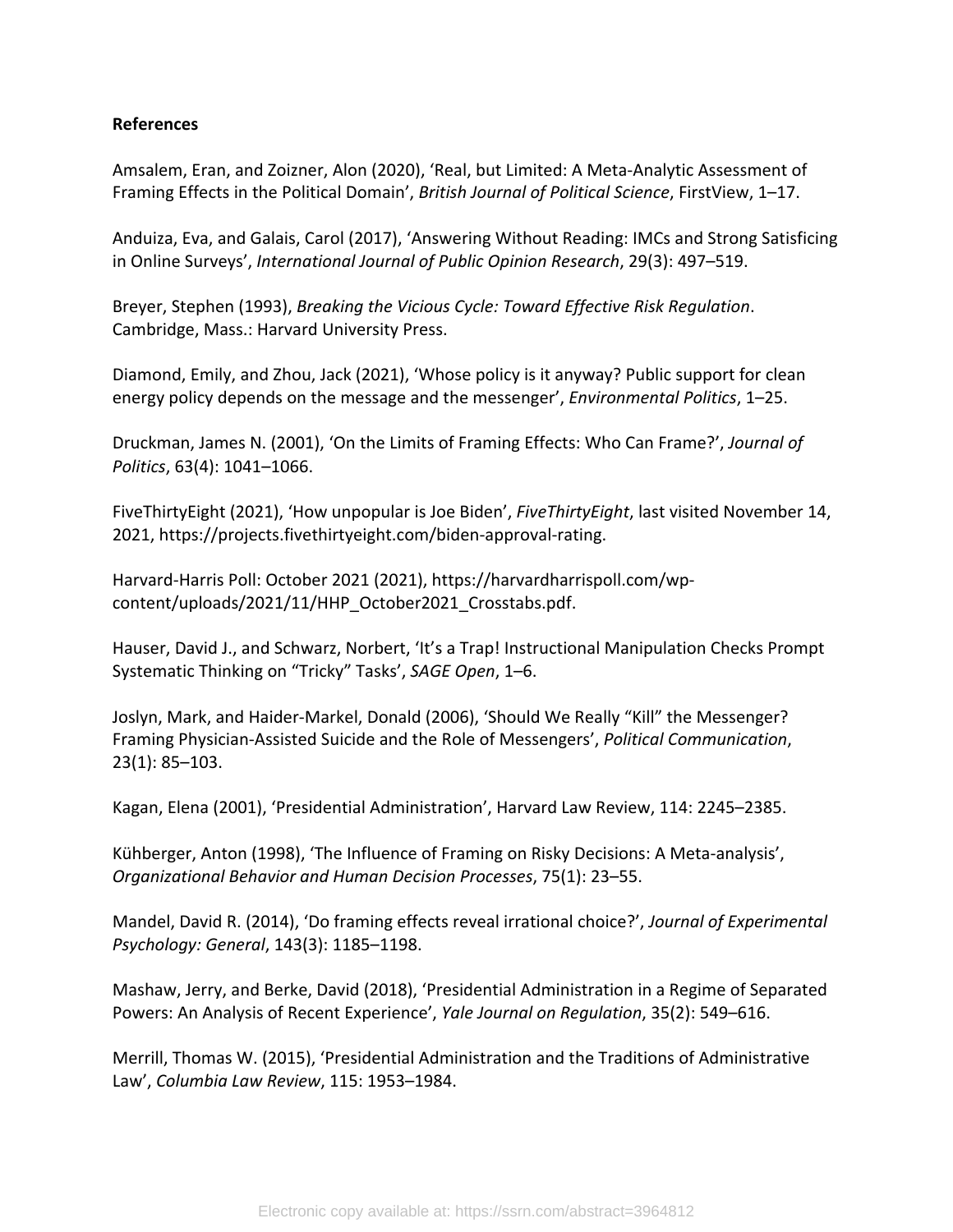Mutz, Diana C., Pemantle, Robin, and Pham, Philip (2019), 'The Perils of Balance Testing in Experimental Design: Messy Analyses of Clean Data', *The American Statistician*, 73(1): 32–42.

Shah, Soleil, and Forman, Howard (2020), 'The Case for Independent Centers for Disease Control and Prevention—Protecting Public Health from Politics', *JAMA Health Forum*, 1(9): e201139.

Skelley, Geoffrey, and Parwani, Simran (2021), 'Biden Has Lost Support Across All Groups Of Americans — But Especially Independents And Hispanics', *FiveThirtyEight*, October 21, https://fivethirtyeight.com/features/biden-has-lost-support-across-all-groups-of-americansbut-especially-independents-and-hispanics.

Tversky, Amos, and Kahneman, Daniel (1981), 'The Framing of Decisions and the Psychology of Choice', *Science*, 211(4481): 453–458.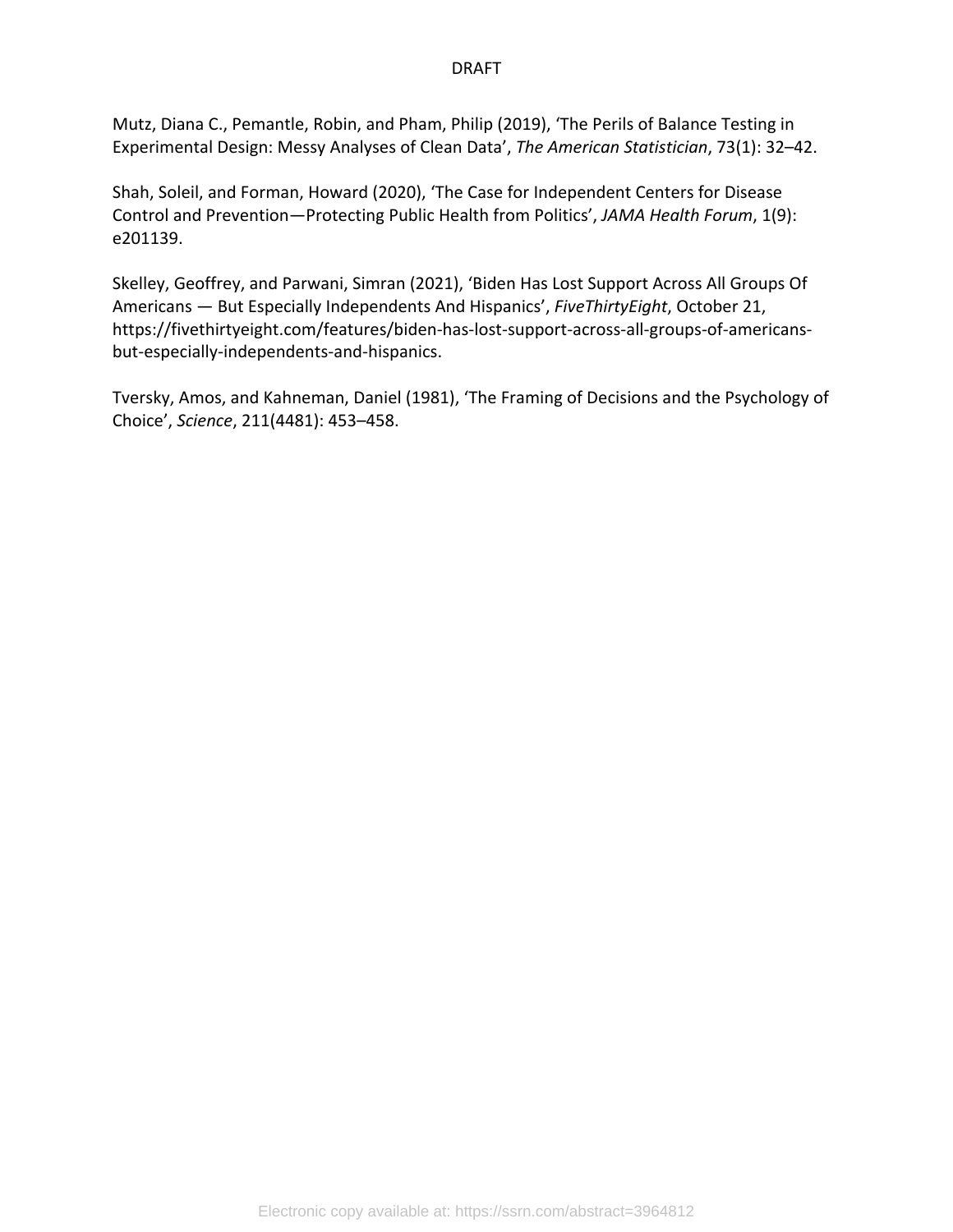

**Figure 1a. Mean and 95% Confidence Interval for Four Frames (Full Sample)**

**Notes:** Dependent variable is 0-4 score: Strongly oppose (0); Somewhat oppose (1); Neither support nor oppose (2); Somewhat support (3); Strongly support (4).





**Notes:** Dependent variable is 0-4 score: Strongly oppose (0); Somewhat oppose (1); Neither support nor oppose (2); Somewhat support (3); Strongly support (4).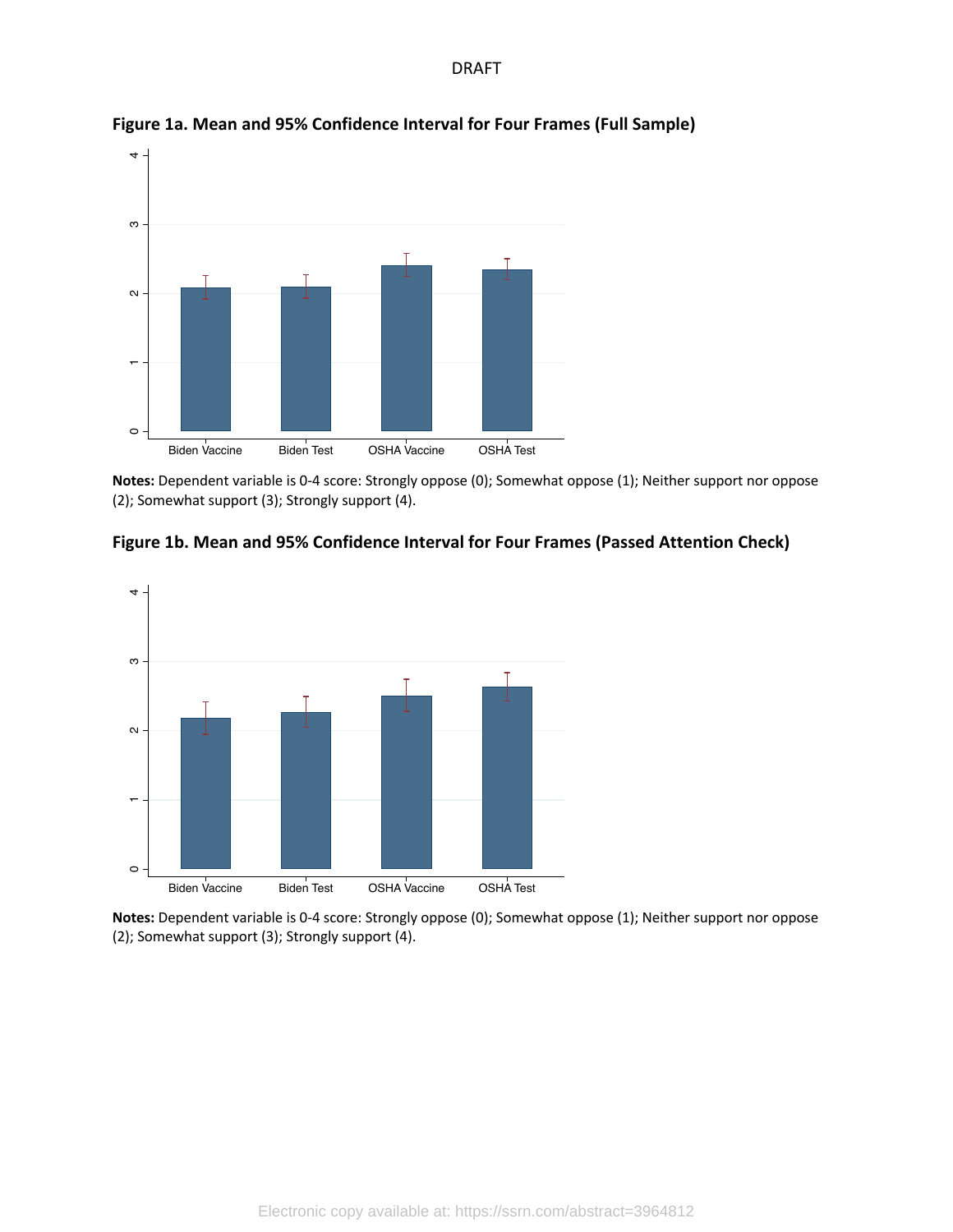

**Figure 2a. Attitudes by Frame (Full Sample)**



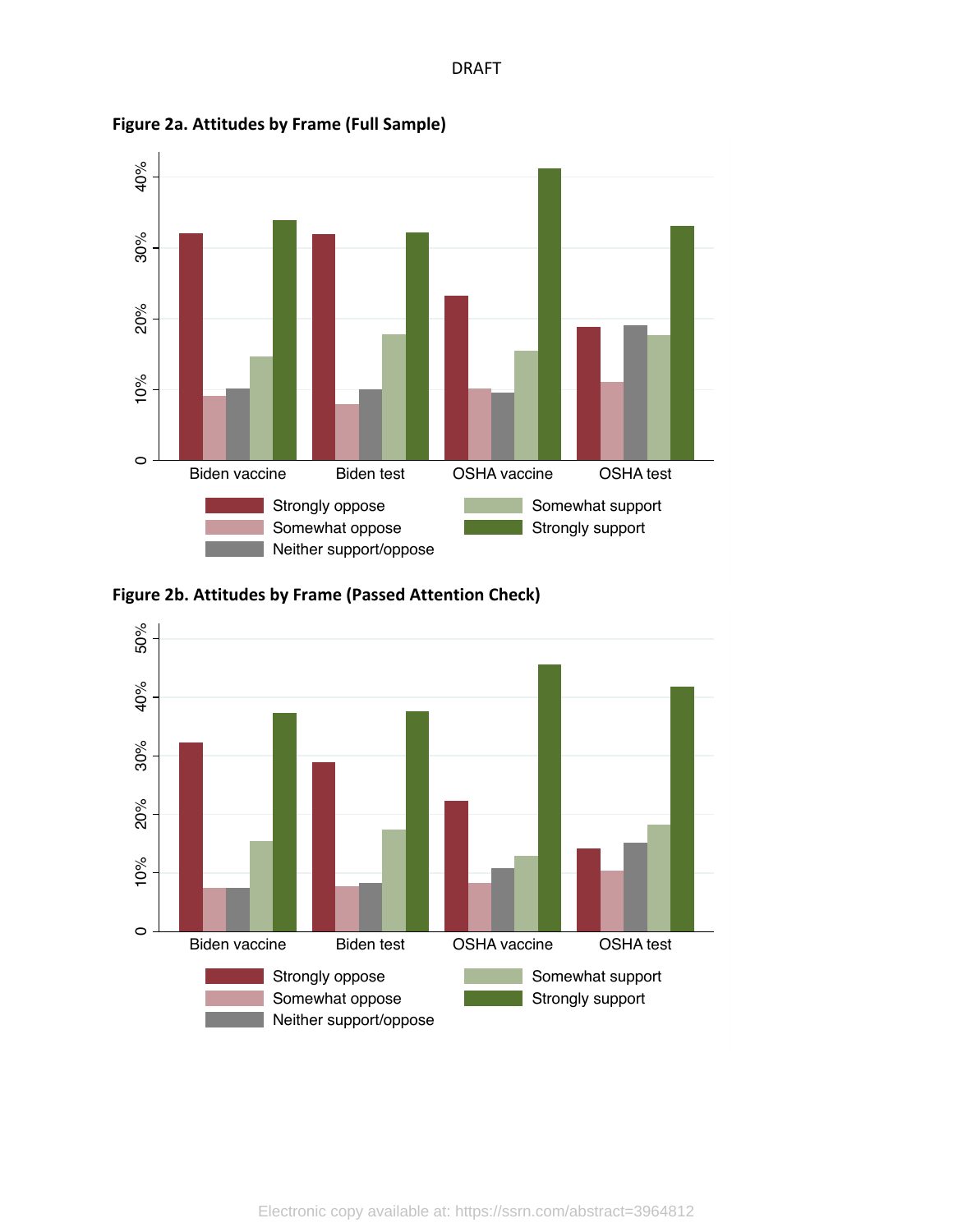# **Table 1. Sample Characteristics**

|                                  | <b>Biden</b><br><b>Biden</b> |                | <b>OSHA</b>    | <b>OSHA</b>    | <b>Across All</b> |  |
|----------------------------------|------------------------------|----------------|----------------|----------------|-------------------|--|
|                                  | <b>Vaccine</b>               | <b>Testing</b> | <b>Vaccine</b> | <b>Testing</b> | <b>Frames</b>     |  |
| <b>FULL SAMPLE</b>               |                              |                |                |                |                   |  |
| Age                              | 46.5                         | 46.2           | 45.4           | 46.7           | 46.2              |  |
| Female                           | 51.6%                        | 46.8%          | 50.4%          | 51.7%          | 50.1%             |  |
| White                            | 74.1%                        | 73.4%          | 70.0%          | 72.4%          | 72.5%             |  |
| <b>Black or African-American</b> | 12.6%                        | 11.4%          | 12.9%          | 11.9%          | 12.2%             |  |
| Latino/a or Hispanic             | 4.8%                         | 6.1%           | 7.2%           | 6.4%           | 6.1%              |  |
| Asian                            | 5.6%                         | 5.1%           | 7.2%           | 5.8%           | 5.9%              |  |
| Democratic                       | 37.4%<br>38.6%<br>44.0%      |                | 38.5%          | 39.6%          |                   |  |
| Republican                       | 34.8%<br>30.3%<br>31.4%      |                | 32.4%          | 32.2%          |                   |  |
| N                                | 374                          | 376<br>373     |                | 377            | 1500              |  |
| <b>PASSED ATTENTION CHECK</b>    |                              |                |                |                |                   |  |
| Age                              | 51.2                         | 50.9           | 49.7           | 51.5           | 50.9              |  |
| Female                           | 51.9%                        | 45.4%          | 55.4%          | 54.5%          | 51.6%             |  |
| White                            | 72.4%                        | 72.9%          | 67.4%          | 71.2%          | 71.1%             |  |
| <b>Black or African-American</b> | 11.7%                        | 12.4%          | 14.0%          | 10.5%          | 12.1%             |  |
| Latino/a or Hispanic             | 6.1%                         | 6.4%           | 6.7%           | 7.3%           | 6.6%              |  |
| Asian                            | 6.1%                         | 5.5%           | 7.8%           | 7.3%           | 6.6%              |  |
| Democratic                       | 35.5%                        | 36.2%          | 39.4%          | 38.7%          | 37.4%             |  |
| Republican                       | 37.9%                        | 30.7%          | 31.1%          | 29.8%          | 32.5%             |  |
| N                                | 214                          | 218            | 193            | 191            | 816               |  |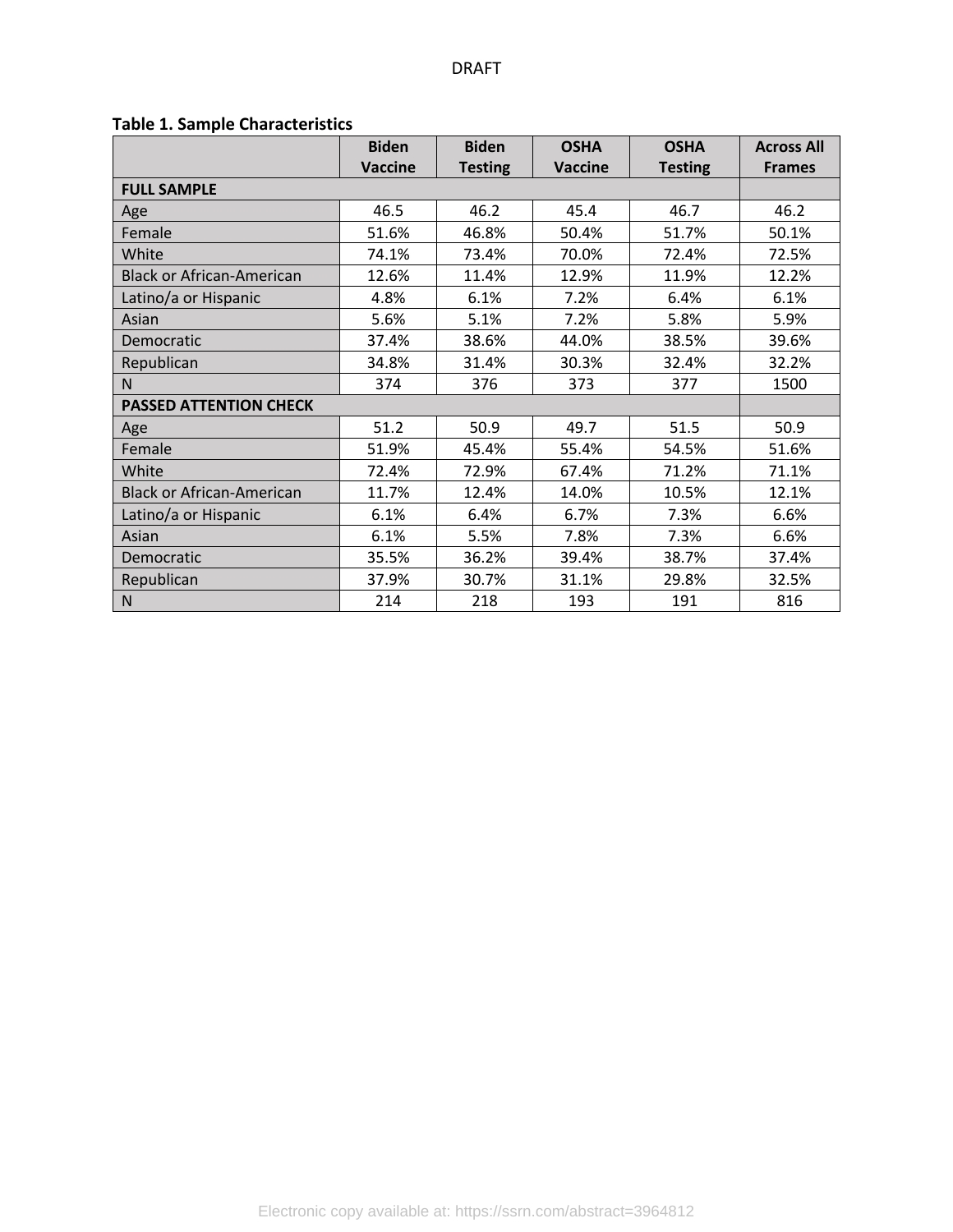# **Table 2. Descriptive Statistics**

|                               | <b>Biden</b>   | <b>Biden</b>   | <b>OSHA</b>    |                | <b>Across All</b> |  |
|-------------------------------|----------------|----------------|----------------|----------------|-------------------|--|
|                               | <b>Vaccine</b> | <b>Testing</b> | <b>Vaccine</b> | <b>Testing</b> | <b>Frames</b>     |  |
| <b>FULL SAMPLE</b>            |                |                |                |                |                   |  |
| Strongly support              | 34.0%          | 32.2%          | 41.3%          | 33.2%          | 35.1%             |  |
| Somewhat support              | 14.7%          | 17.8%          | 15.5%          | 17.8%          | 16.5%             |  |
| Neither support nor oppose    | 10.2%          | 10.1%          | 9.7%           | 19.1%          | 12.3%             |  |
| Somewhat oppose               | 9.1%           | 8.0%           | 10.2%          | 11.1%          | 9.6%              |  |
| Strongly oppose               | 32.1%          | 31.9%          | 23.3%          | 18.8%          | 26.5%             |  |
| 0-4 Likert scale (mean)       | 2.09           | 2.10           | 2.41           | 2.35           | 2.24              |  |
| 0-4 Likert scale (SD)         | 1.70           | 1.68           | 1.64           | 1.50           | 1.63              |  |
| <b>Total support</b>          | 48.7%          | 50.0%          | 56.8%          | 50.9%          | 51.6%             |  |
| <b>Total oppose</b>           | 41.2%          | 39.9%          | 33.5%          | 30.0%          | 36.1%             |  |
| Net support                   | 7.5 ppts       | $11.1$ ppts    | 23.3 ppts      | 20.9 ppts      | $15.5$ ppts       |  |
| Prior knowledge of policy     | 66.4%          | 56.5%          | 44.4%          | 38.6%          | 51.3%             |  |
| N.                            | 374            | 376            | 373            | 377            | 1500              |  |
| <b>PASSED ATTENTION CHECK</b> |                |                |                |                |                   |  |
| Strongly support              | 37.4%          | 37.6%          | 45.6%          | 41.9%          | 40.4%             |  |
| Somewhat support              | 15.4%          | 17.4%          | 13.0%          | 18.3%          | 16.1%             |  |
| Neither support nor oppose    | 7.5%           | 8.3%           | 10.9%          | 15.2%          | 10.3%             |  |
| Somewhat oppose               | 7.5%           | 7.8%           | 8.3%           | 10.5%          | 8.5%              |  |
| Strongly oppose               | 32.2%          | 28.9%          | 22.3%          | 14.1%          | 24.8%             |  |
| 0-4 Likert scale (mean)       | 2.18           | 2.27           | 2.51           | 2.63           | 2.39              |  |
| 0-4 Likert scale (SD)         | 1.73           | 1.69           | 1.64           | 1.46           | 1.64              |  |
| Total support                 | 52.8%          | 55.0%          | 58.5%          | 60.2%          | 56.5%             |  |
| Total oppose                  | 39.7%          | 36.7%          | 30.6%          | 24.6%          | 33.2%             |  |
| Net support                   | $13.1$ ppts    | 18.3 ppts      | 27.9 ppts      | 35.6 ppts      | $23.3$ ppts       |  |
| Prior knowledge of policy     | 62.9%          | 51.2%          | 30.9%          | 29.2%          | 44.2%             |  |
| ${\sf N}$                     | 214            | 218            | 193            | 191            | 816               |  |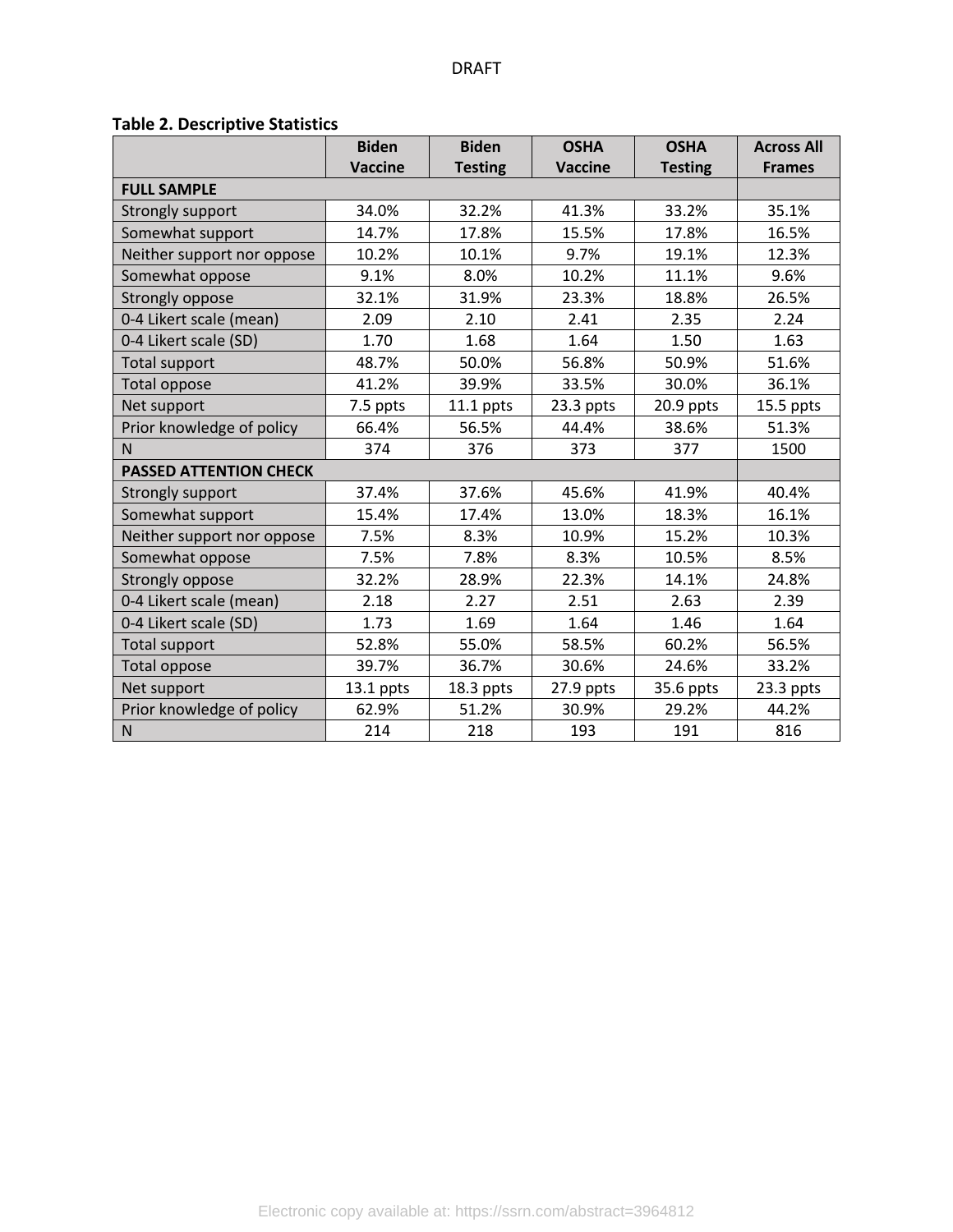|                                                                                                                                                                                                                                                                             |            | <b>FULL SAMPLE</b> |            |                      | <b>PASSED ATTENTION CHECK</b> |             |           |                      |  |  |  |
|-----------------------------------------------------------------------------------------------------------------------------------------------------------------------------------------------------------------------------------------------------------------------------|------------|--------------------|------------|----------------------|-------------------------------|-------------|-----------|----------------------|--|--|--|
|                                                                                                                                                                                                                                                                             |            | <b>OLS</b>         |            | <b>Ordered Logit</b> |                               | <b>OLS</b>  |           | <b>Ordered Logit</b> |  |  |  |
| <b>FRAME</b>                                                                                                                                                                                                                                                                |            |                    |            |                      |                               |             |           |                      |  |  |  |
| <b>Biden Testing</b>                                                                                                                                                                                                                                                        | 0.010      | $-0.017$           | $-0.004$   | $-0.073$             | 0.088                         | 0.034       | 0.086     | 0.025                |  |  |  |
|                                                                                                                                                                                                                                                                             | (0.119)    | (0.109)            | (0.133)    | (0.136)              | (0.158)                       | (0.140)     | (0.176)   | (0.184)              |  |  |  |
| <b>OSHA Vaccine</b>                                                                                                                                                                                                                                                         | $0.319***$ | $0.234**$          | $0.366***$ | $0.261*$             | $0.331**$                     | $0.260*$    | $0.380**$ | $0.344*$             |  |  |  |
|                                                                                                                                                                                                                                                                             | (0.119)    | (0.109)            | (0.134)    | (0.137)              | (0.163)                       | (0.145)     | (0.183)   | (0.191)              |  |  |  |
| <b>OSHA Testing</b>                                                                                                                                                                                                                                                         | $0.259**$  | $0.236**$          | $0.240*$   | $0.246*$             | $0.451***$                    | $0.347**$   | $0.432**$ | $0.434**$            |  |  |  |
|                                                                                                                                                                                                                                                                             | (0.119)    | (0.109)            | (0.130)    | (0.134)              | (0.163)                       | (0.145)     | (0.179)   | (0.188)              |  |  |  |
| <b>DEMOGRAPHIC AND PARTISAN COVARIATES</b>                                                                                                                                                                                                                                  |            |                    |            |                      |                               |             |           |                      |  |  |  |
| Age $\geq 65$                                                                                                                                                                                                                                                               |            | $0.491***$         |            | $0.636***$           |                               | $0.576***$  |           | $0.745***$           |  |  |  |
|                                                                                                                                                                                                                                                                             |            | (0.107)            |            | (0.137)              |                               | (0.124)     |           | (0.166)              |  |  |  |
| Female                                                                                                                                                                                                                                                                      |            | $-0.123$           |            | $-0.199**$           |                               | $-0.056$    |           | $-0.120$             |  |  |  |
|                                                                                                                                                                                                                                                                             |            | (0.077)            |            | (0.096)              |                               | (0.103)     |           | (0.135)              |  |  |  |
| White                                                                                                                                                                                                                                                                       |            | 0.319              |            | 0.391                |                               | 0.411       |           | 0.502                |  |  |  |
|                                                                                                                                                                                                                                                                             |            | (0.218)            |            | (0.262)              |                               | (0.278)     |           | (0.364)              |  |  |  |
| <b>Black</b>                                                                                                                                                                                                                                                                |            | 0.167              |            | 0.153                |                               | 0.210       |           | 0.143                |  |  |  |
|                                                                                                                                                                                                                                                                             |            | (0.241)            |            | (0.292)              |                               | (0.311)     |           | (0.408)              |  |  |  |
| Latino                                                                                                                                                                                                                                                                      |            | $0.508*$           |            | $0.603*$             |                               | $0.642*$    |           | $0.795*$             |  |  |  |
|                                                                                                                                                                                                                                                                             |            | (0.264)            |            | (0.321)              |                               | (0.336)     |           | (0.442)              |  |  |  |
| Asian                                                                                                                                                                                                                                                                       |            | $0.772***$         |            | $0.885**$            |                               | $0.680**$   |           | $0.798*$             |  |  |  |
|                                                                                                                                                                                                                                                                             |            | (0.266)            |            | (0.322)              |                               | (0.336)     |           | (0.437)              |  |  |  |
| Democrat                                                                                                                                                                                                                                                                    |            | $0.778***$         |            | $1.033***$           |                               | $0.890***$  |           | $1.265***$           |  |  |  |
|                                                                                                                                                                                                                                                                             |            | (0.097)            |            | (0.121)              |                               | (0.130)     |           | (0.174)              |  |  |  |
| Republican                                                                                                                                                                                                                                                                  |            | $-0.698***$        |            | $-0.804***$          |                               | $-0.818***$ |           | $-0.944***$          |  |  |  |
|                                                                                                                                                                                                                                                                             |            | (0.100)            |            | (0.121)              |                               | (0.130)     |           | (0.165)              |  |  |  |
| <b>CONSTANT</b>                                                                                                                                                                                                                                                             | $2.094***$ | $1.698***$         |            |                      | $2.182***$                    | $1.657***$  |           |                      |  |  |  |
|                                                                                                                                                                                                                                                                             | (0.084)    | (0.236)            |            |                      | (0.112)                       | (0.302)     |           |                      |  |  |  |
| $R^2$ /Pseudo $R^2$                                                                                                                                                                                                                                                         | 0.008      | 0.177              | 0.003      | 0.066                | 0.012                         | 0.228       | 0.004     | 0.088                |  |  |  |
| $\mathbf N$                                                                                                                                                                                                                                                                 | 1500       | 1500               | 1500       | 1500                 | 816                           | 816         | 816       | 816                  |  |  |  |
| Notes: Dependent variable is 0-4 score: Strongly oppose (0); Somewhat oppose (1); Neither support nor oppose (2); Somewhat support (3); Strongly support                                                                                                                    |            |                    |            |                      |                               |             |           |                      |  |  |  |
|                                                                                                                                                                                                                                                                             |            |                    |            |                      |                               |             |           |                      |  |  |  |
| (4). Omitted conditions: Frame: Biden Vaccine; Age: <65; Gender: Male/nonbinary; Race/ethnicity: American Indian/Alaska Native, Native Hawaiian/Pacific<br>Islander, Multiple races, and Other; Political party: Independent. Significance key: *p≤0.1; **p≤0.05; ***p≤0.01 |            |                    |            |                      |                               |             |           |                      |  |  |  |

# **Table 3. Multiple Regression Analysis—Comparing Four Frames**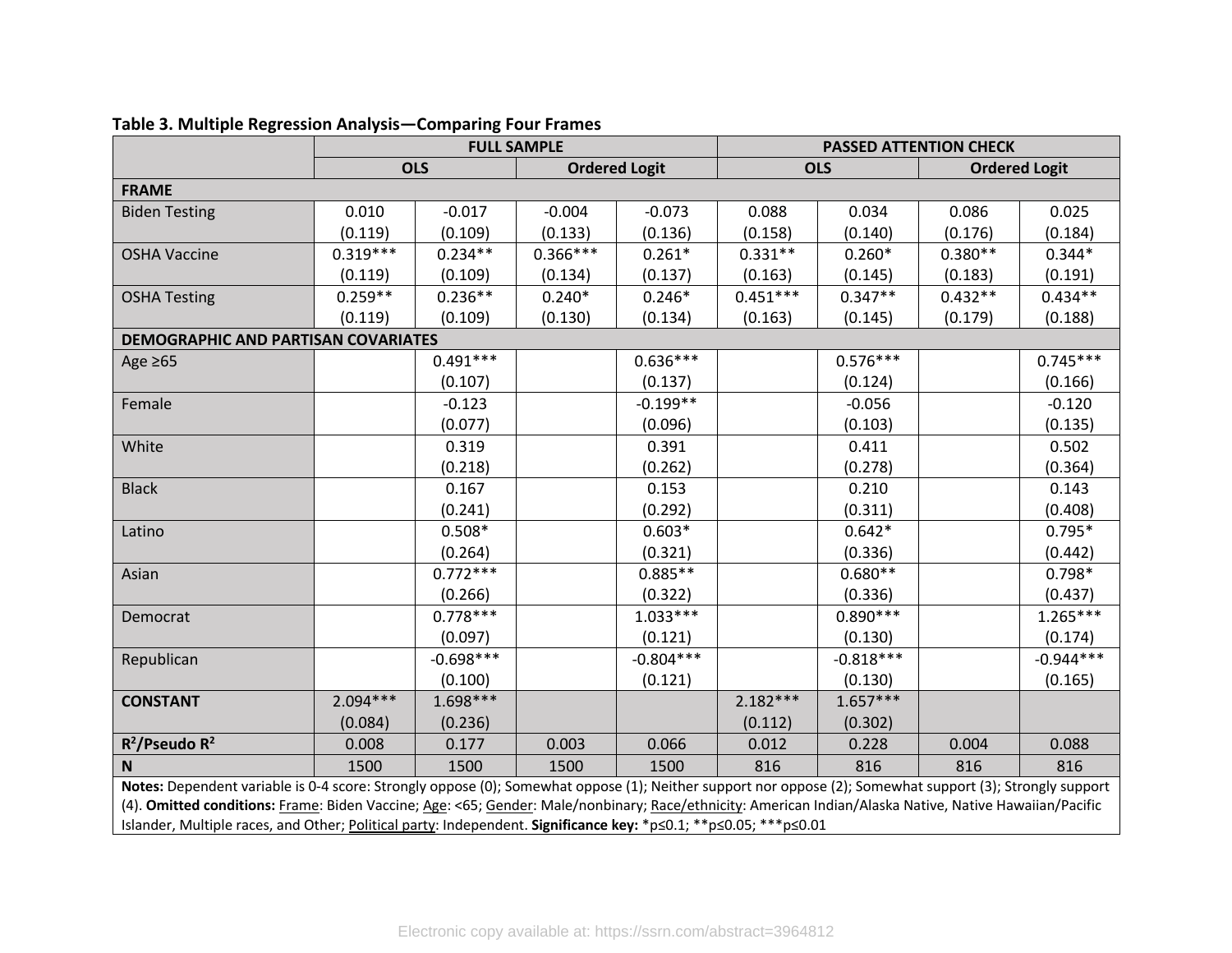|                                                                                                                                                                                                                                                                                             |            | <b>FULL SAMPLE</b> |            |                      | <b>PASSED ATTENTION CHECK</b> |             |            |                      |  |  |
|---------------------------------------------------------------------------------------------------------------------------------------------------------------------------------------------------------------------------------------------------------------------------------------------|------------|--------------------|------------|----------------------|-------------------------------|-------------|------------|----------------------|--|--|
|                                                                                                                                                                                                                                                                                             |            | <b>OLS</b>         |            | <b>Ordered Logit</b> |                               | <b>OLS</b>  |            | <b>Ordered Logit</b> |  |  |
| <b>FRAMING EFFECT</b>                                                                                                                                                                                                                                                                       |            |                    |            |                      |                               |             |            |                      |  |  |
| <b>Messenger Frame (OSHA)</b>                                                                                                                                                                                                                                                               | $0.284***$ | $0.243***$         | $0.302***$ | $0.291***$           | $0.347***$                    | $0.287***$  | $0.363***$ | $0.377***$           |  |  |
|                                                                                                                                                                                                                                                                                             | (0.084)    | (0.077)            | (0.093)    | (0.096)              | (0.115)                       | (0.102)     | (0.128)    | (0.134)              |  |  |
| <b>Message Frame (Testing)</b>                                                                                                                                                                                                                                                              | $-0.025$   | $-0.007$           | $-0.066$   | $-0.044$             | 0.104                         | 0.059       | 0.070      | 0.056                |  |  |
|                                                                                                                                                                                                                                                                                             | (0.084)    | (0.077)            | (0.093)    | (0.096)              | (0.115)                       | (0.102)     | (0.127)    | (0.134)              |  |  |
| DEMOGRAPHIC AND PARTISAN COVARIATES                                                                                                                                                                                                                                                         |            |                    |            |                      |                               |             |            |                      |  |  |
| Age $\geq 65$                                                                                                                                                                                                                                                                               |            | $0.492***$         |            | $0.637***$           |                               | $0.577***$  |            | $0.746***$           |  |  |
|                                                                                                                                                                                                                                                                                             |            | (0.107)            |            | (0.137)              |                               | (0.124)     |            | (0.166)              |  |  |
| Female                                                                                                                                                                                                                                                                                      |            | $-0.123$           |            | $-0.198**$           |                               | $-0.055$    |            | $-0.119$             |  |  |
|                                                                                                                                                                                                                                                                                             |            | (0.077)            |            | (0.096)              |                               | (0.103)     |            | (0.135)              |  |  |
| White                                                                                                                                                                                                                                                                                       |            | 0.319              |            | 0.390                |                               | 0.411       |            | 0.501                |  |  |
|                                                                                                                                                                                                                                                                                             |            | (0.218)            |            | (0.263)              |                               | (0.278)     |            | (0.364)              |  |  |
| <b>Black</b>                                                                                                                                                                                                                                                                                |            | 0.167              |            | 0.152                |                               | 0.208       |            | 0.139                |  |  |
|                                                                                                                                                                                                                                                                                             |            | (0.241)            |            | (0.292)              |                               | (0.311)     |            | (0.408)              |  |  |
| Latino                                                                                                                                                                                                                                                                                      |            | $0.508*$           |            | $0.600*$             |                               | $0.642*$    |            | $0.794*$             |  |  |
|                                                                                                                                                                                                                                                                                             |            | (0.264)            |            | (0.321)              |                               | (0.336)     |            | (0.443)              |  |  |
| Asian                                                                                                                                                                                                                                                                                       |            | $0.772***$         |            | $0.884***$           |                               | $0.679**$   |            | $0.797*$             |  |  |
|                                                                                                                                                                                                                                                                                             |            | (0.266)            |            | (0.322)              |                               | (0.336)     |            | (0.437)              |  |  |
| Democrat                                                                                                                                                                                                                                                                                    |            | $0.777***$         |            | $1.032***$           |                               | $0.890***$  |            | $1.266***$           |  |  |
|                                                                                                                                                                                                                                                                                             |            | (0.097)            |            | (0.121)              |                               | (0.129)     |            | (0.174)              |  |  |
| Republican                                                                                                                                                                                                                                                                                  |            | $-0.698***$        |            | $-0.804***$          |                               | $-0.817***$ |            | $-0.943***$          |  |  |
|                                                                                                                                                                                                                                                                                             |            | (0.100)            |            | (0.121)              |                               | (0.130)     |            | (0.165)              |  |  |
| <b>CONSTANT</b>                                                                                                                                                                                                                                                                             | $2.111***$ | $1.693***$         |            |                      | $2.175***$                    | $1.644***$  |            |                      |  |  |
|                                                                                                                                                                                                                                                                                             | (0.073)    | (0.233)            |            |                      | (0.098)                       | (0.297)     |            |                      |  |  |
| $R^2$ /Pseudo $R^2$                                                                                                                                                                                                                                                                         | 0.008      | 0.177              | 0.002      | 0.066                | 0.012                         | 0.228       | 0.004      | 0.088                |  |  |
| N                                                                                                                                                                                                                                                                                           | 1500       | 1500               | 1500       | 1500                 | 816                           | 816         | 816        | 816                  |  |  |
| Notes: Dependent variable is 0-4 score: Strongly oppose (0); Somewhat oppose (1); Neither support nor oppose (2); Somewhat support (3); Strongly support                                                                                                                                    |            |                    |            |                      |                               |             |            |                      |  |  |
|                                                                                                                                                                                                                                                                                             |            |                    |            |                      |                               |             |            |                      |  |  |
| (4). Omitted conditions: Messenger: Biden; Message: Vaccine; Age: <65; Gender: Male/nonbinary; Race/ethnicity: American Indian/Native American, Native<br>Hawaiian/Pacific Islander, Multiple races, and Other; Political party: Independent. Significance key: *p≤0.1; **p≤0.05; ***p≤0.01 |            |                    |            |                      |                               |             |            |                      |  |  |

**Table 4. Multiple Regression Analysis—Messenger Frame vs. Message Frame**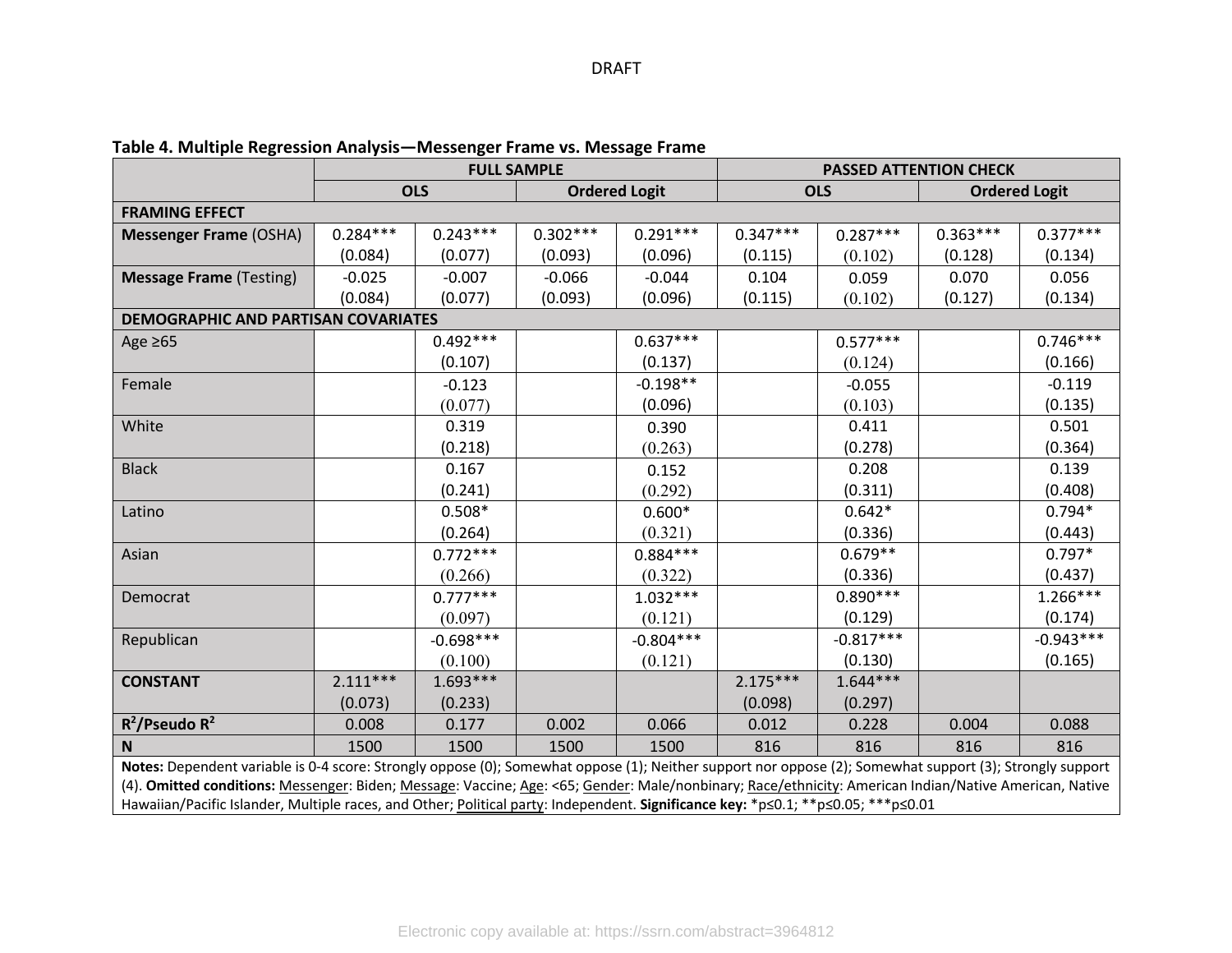|                                                                                                                                                            | <b>FULL SAMPLE</b> |                 |             |            |            |            | <b>PASSED ATTENTION CHECK</b> |                 |            |             |            |            |  |
|------------------------------------------------------------------------------------------------------------------------------------------------------------|--------------------|-----------------|-------------|------------|------------|------------|-------------------------------|-----------------|------------|-------------|------------|------------|--|
|                                                                                                                                                            |                    | <b>Democrat</b> | Independent |            |            | Republican |                               | <b>Democrat</b> |            | Independent |            | Republican |  |
|                                                                                                                                                            | <b>OLS</b>         | Ordered         | <b>OLS</b>  | Ordered    | <b>OLS</b> | Ordered    | <b>OLS</b>                    | Ordered         | <b>OLS</b> | Ordered     | <b>OLS</b> | Ordered    |  |
|                                                                                                                                                            |                    | Logit           |             | Logit      |            | Logit      |                               | Logit           |            | Logit       |            | Logit      |  |
| <b>FRAME</b>                                                                                                                                               |                    |                 |             |            |            |            |                               |                 |            |             |            |            |  |
| <b>Biden Testing</b>                                                                                                                                       | 0.034              | $-0.077$        | $-0.214$    | $-0.295$   | 0.069      | 0.049      | 0.107                         | 0.051           | $-0.273$   | $-0.340$    | 0.184      | 0.255      |  |
|                                                                                                                                                            | (0.170)            | (0.231)         | (0.206)     | (0.252)    | (0.197)    | (0.245)    | (0.203)                       | (0.333)         | (0.277)    | (0.329)     | (0.263)    | (0.325)    |  |
| <b>OSHA Vaccine</b>                                                                                                                                        | 0.061              | 0.044           | 0.124       | 0.146      | $0.539***$ | $0.639***$ | $-0.054$                      | $-0.027$        | 0.241      | 0.312       | $0.558**$  | $0.715***$ |  |
|                                                                                                                                                            | (0.166)            | (0.228)         | (0.216)     | (0.261)    | (0.200)    | (0.246)    | (0.206)                       | (0.337)         | (0.295)    | (0.349)     | (0.271)    | (0.331)    |  |
| <b>OSHA Testing</b>                                                                                                                                        | $-0.177$           | $-0.317$        | 0.202       | 0.176      | $0.723***$ | $0.865***$ | $-0.053$                      | $-0.050$        | 0.315      | 0.294       | $0.719***$ | $0.875***$ |  |
|                                                                                                                                                            | (0.170)            | (0.230)         | (0.209)     | (0.245)    | (0.195)    | (0.232)    | (0.207)                       | (0.342)         | (0.290)    | (0.334)     | (0.275)    | (0.320)    |  |
| <b>Demographic Covariates</b>                                                                                                                              | Yes                | Yes             | Yes         | <b>Yes</b> | Yes        | Yes        | Yes                           | <b>Yes</b>      | <b>Yes</b> | Yes         | Yes        | Yes        |  |
| <b>CONSTANT</b>                                                                                                                                            | $2.579***$         |                 | $1.959***$  |            | 0.337      |            | $2.824***$                    |                 | $1.614***$ |             | 0.383      |            |  |
|                                                                                                                                                            | (0.341)            |                 | (0.407)     |            | (0.482)    |            | (0.404)                       |                 | (0.534)    |             | (0.651)    |            |  |
| $R^2$ /Pseudo R <sup>2</sup>                                                                                                                               | 0.032              | 0.016           | 0.047       | 0.015      | 0.067      | 0.024      | 0.054                         | 0.027           | 0.054      | 0.017       | 0.093      | 0.035      |  |
| <b>N</b>                                                                                                                                                   | 594                | 594             | 420         | 420        | 483        | 483        | 305                           | 305             | 246        | 246         | 265        | 265        |  |
| Notes: Dependent variable is 0-4 score: Strongly oppose (0); Somewhat oppose (1); Neither support nor oppose (2); Somewhat support (3); Strongly support   |                    |                 |             |            |            |            |                               |                 |            |             |            |            |  |
| (4). Omitted condition: Frame: Biden Vaccine. Demographic covariates: Age ≥65; Gender (female); Race/ethnicity (White, Black or African-American, Latino/a |                    |                 |             |            |            |            |                               |                 |            |             |            |            |  |
| or Hispanic; Asian). Significance key: $p \le 0.1$ ; $* p \le 0.05$ ; $** p \le 0.01$                                                                      |                    |                 |             |            |            |            |                               |                 |            |             |            |            |  |

**Table 5. Multiple Regression Analysis—Comparing Four Frames (by Political Party Identification)**